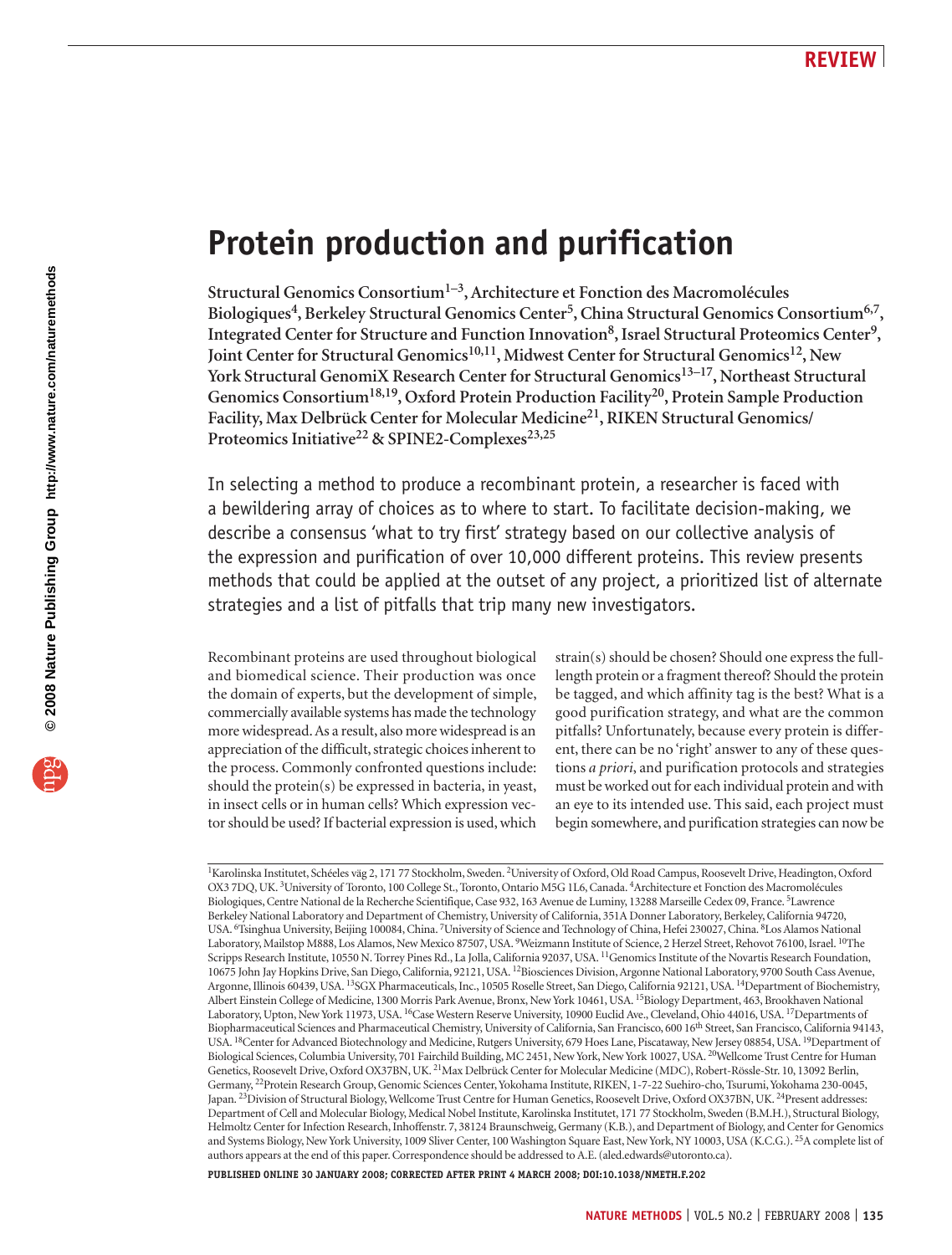|  |  | Table 1   Overview of targeted proteins |  |
|--|--|-----------------------------------------|--|
|--|--|-----------------------------------------|--|

| Organism | <b>Targets cloned</b> |        | Targets purified Percentage purified |
|----------|-----------------------|--------|--------------------------------------|
| Viruses  | 335                   | 118    | 35                                   |
| Archaea  | 8,043                 | 2,917  | 36                                   |
| Bacteria | 58,806                | 17,350 | 30                                   |
| Eukarya  | 42,239                | 8,008  | 19                                   |

These data were obtained from TargetDB (21 December 2007) and include data from all structural genomics centers listed, plus updated information from the SGC. Source, http://targetdb.pdb.org/ statistics/TargetStatistics.html and http://www.thesgc.com/structures/target\_progress.php.

guided by evidence-based trends, probabilities and cautionary notes that have emerged from large-scale structural genomics studies. In this review, which is targeted to the researcher with limited experience in protein expression and purification, we draw on our collective experiences to suggest a 'consensus' starting point for soluble protein expression and purification.

Over the past decade, our laboratories have collectively targeted and purified tens of thousands of different proteins from the Eubacteria and Archaea, and thousands from the Eukarya, including fungal, nematode, parasite, plant and human proteins (**Table 1**). These proteins belong to many different classes, including proteins with no predictable structure, human proteins of therapeutic relevance, proteins from parasites and viruses, integral membrane proteins and multiprotein complexes. A near-complete list of these proteins is available in a database (TargetDB) maintained by the Protein Data Bank (PDB; [http://targetdb.pdb.org/\)](http://targetdb.pdb.org/) under the auspices of the US National Institute of General Medical Sciences (NIGMS)-funded Protein Structure Initiative [\(http://www.nigms.nih.gov/Initiatives/](http://www.nigms.nih.gov/Initiatives/PSI/) [PSI/](http://www.nigms.nih.gov/Initiatives/PSI/)). The European research network Structural Proteomics in Europe (SPINE) also provides detailed target lists online ([http://](http://www.spineurope.org/) [www.spineurope.org/](http://www.spineurope.org/)).

#### **Table 2** | Summary of approaches used by SG centers

In efforts to identify an optimal approach(es) for the initial production and purification of a 'typical' protein, our groups have explored many different technologies and strategies. Our common objective has been to balance success rates with ease and breadth of use, speed, cost and versatility<sup>1–16</sup>. By comparing our independently optimized approaches, it is apparent that our preferred methods have, in many instances, evolved to be quite similar, but by no means identical (**Table 2**). Accordingly, in an effort to provide guidance to scientists interested in generating purified recombinant proteins, representatives from our research groups collaborated to articulate our 'consensus' advice (**Box 1**), along with a brief rationale for each choice. In essence, we tried to answer the question "what would you try first?", understanding that several choices are often possible or even desirable. We also provide guidance for those cases in which the initial attempt fails or problems are encountered, in other words, "What next?". In **Supplementary Methods** online, we provide links to online protocols offered by several structural genomics groups as well as detailed experimental protocols for the methods described here.

It is important to emphasize three aspects of this review. First, it is meant to serve as a guide to those members of the research community who are interested in expressing recombinant proteins, but who feel that they may not have the breadth of experience to decide among the various possible approaches. Second, we selected this consensus strategy because it is simple and has the widest use. There are other methods that are perhaps equivalent, but space limitations preclude an in-depth discussion of all possible cloning, expression and purification strategies. Third, the methods described here were developed with the intention to produce purified, soluble protein in close-to-milligram quantities; there are many applications for purified protein (biochemical assays, antibody production) that may not have such requirements.

| Center                                                                              | Main target<br>sources                                                                          | Cloning<br>method                           | <b>Expression Affinity</b><br>promoter | tags | Small-scale<br>expression<br>method | Scale-up<br>cultivation<br>method                            | Purification<br>strategy                                          | Protein<br>characterization                 | <b>References</b> |
|-------------------------------------------------------------------------------------|-------------------------------------------------------------------------------------------------|---------------------------------------------|----------------------------------------|------|-------------------------------------|--------------------------------------------------------------|-------------------------------------------------------------------|---------------------------------------------|-------------------|
| Structural<br>Genomics<br>Consortium                                                | Human<br>and human<br>pathogens                                                                 | LIC                                         | T <sub>7</sub>                         | 6His | 96-well<br>plates                   | 1-2 L in Tunair<br>shake flasks                              | IMAC and gel<br>filtration using<br><b>AKTA</b> systems           | ESI-MS                                      | 16,19             |
| Architecture et<br>Fonction des<br>Macromolécules eukaryotes,<br><b>Biologiques</b> | Mammalian<br>viruses, higher<br>bacteria,<br>phages                                             | Gateway                                     | T <sub>7</sub>                         | 6His | 96-well<br>plates                   | $1-5$ l in shake<br>flasks                                   | IMAC and gel<br>filtration using<br>ÄKTA systems                  | MALDI-TOF                                   | 32,51             |
| Berkeley<br>Structural<br>Genomics<br>Center                                        | <b>Bacteria</b>                                                                                 | LIC                                         | T <sub>7</sub>                         | 6His | 96-well<br>plates                   | 1 l cultures in<br>Fernbach flasks                           | IMAC and gel<br>filtration using<br>ÄKTA systems                  | DLS, MALDI, ANSEC 85                        |                   |
| China Structural Human<br>Genomics<br>Consortium                                    |                                                                                                 | LIC.<br>restriction<br>enzyme-<br>based     | T <sub>7</sub>                         | 6His | 3 ml culture<br>in test tubes       | $2$ l in<br>Erlenmeyer<br>flasks                             | IMAC, and<br>ion exchange<br>chromatography<br>and gel filtration | SDS-PAGE, DLS and 8,9<br>mass spectrometry  |                   |
| Integrated<br>Center for<br>Structure<br>and Function<br>Innovation                 | Mycobacterium<br>tuberculosis.<br><b>Bacillus</b><br>subtilis.<br><b>Thermotoga</b><br>maritima | Restriction<br>enzymes and arabinose<br>LIC | T7 and                                 | 6His | 96-well<br>plates                   | $0.5 - 1$ l in soda<br>bottles or<br>baffled shake<br>flasks | IMAC and gel<br>filtration                                        | SDS-PAGE,<br>densitometry, DLS<br>and MALDI |                   |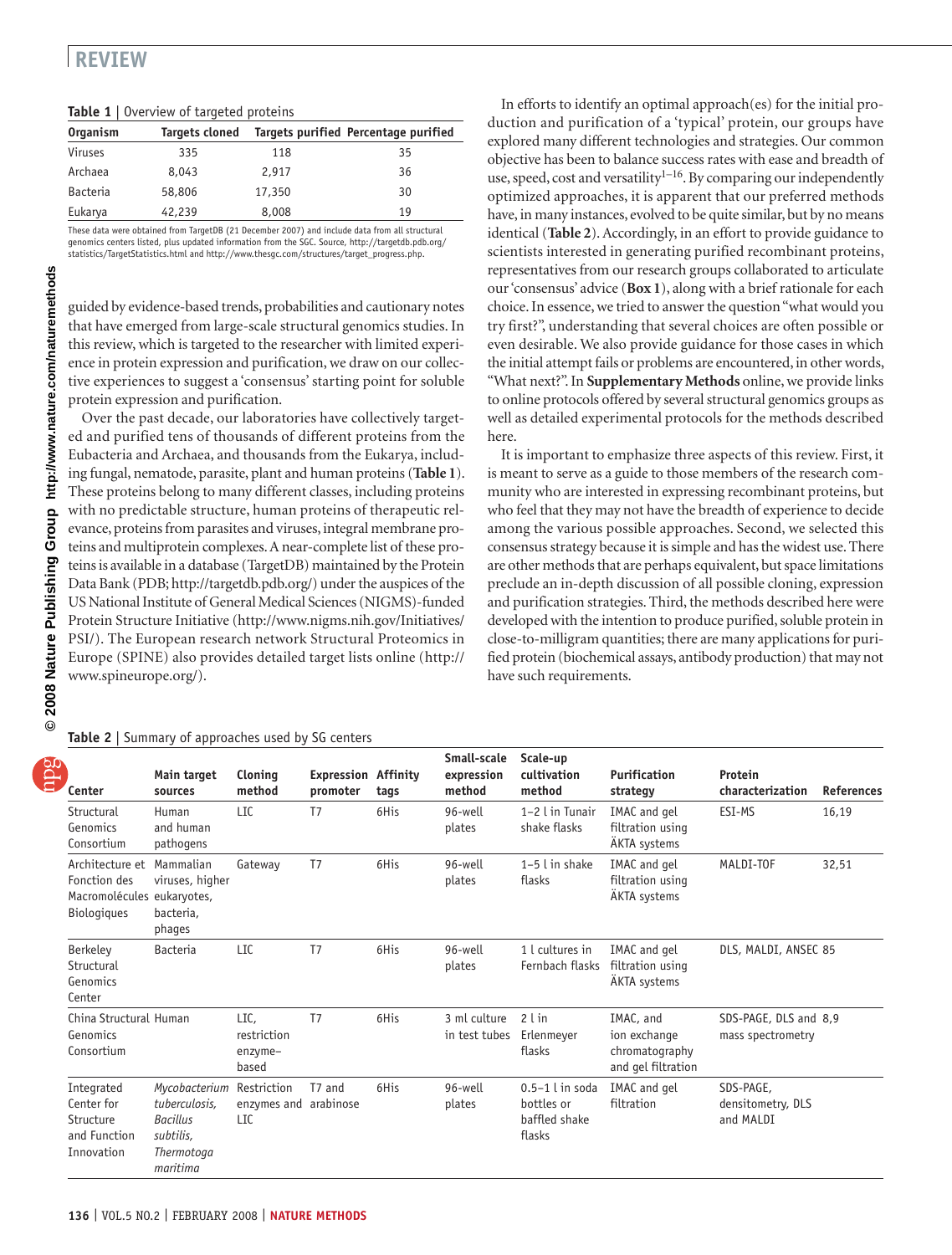#### **Table 2** | (continued)

|                                     | Center                                                                                              | Main target<br>sources                                                                     | Cloning<br>method                               | <b>Expression Affinity</b><br>promoter                     | tags                                                   | Small-scale<br>expression<br>method                                | Scale-up<br>cultivation<br>method                                                                                                            | Purification<br>strategy                                                                                                          | Protein<br>characterization                                                                                                         | <b>References</b> |
|-------------------------------------|-----------------------------------------------------------------------------------------------------|--------------------------------------------------------------------------------------------|-------------------------------------------------|------------------------------------------------------------|--------------------------------------------------------|--------------------------------------------------------------------|----------------------------------------------------------------------------------------------------------------------------------------------|-----------------------------------------------------------------------------------------------------------------------------------|-------------------------------------------------------------------------------------------------------------------------------------|-------------------|
| http://www.nature.com/naturemethods | Israel Structural Higher<br>Proteomics<br>Center                                                    | eukaryotes,<br>human<br>pathogens                                                          | Restriction<br>enzyme-<br>based or LIC          | T <sub>7</sub>                                             | N-6His                                                 | 4 ml culture                                                       | 0.5 l culture in<br>in test tubes 2-l shake flasks<br>or 1.25 l culture<br>in 5-l flasks<br>(total $5-6$ l<br>per large-scale<br>production) | IMAC, gel filtration, MALDI and ESI-MS 10<br>ion exchange<br>chromatography<br>and TEV cleavage                                   |                                                                                                                                     |                   |
|                                     | Joint Center<br>for Structural<br>Genomics                                                          | Bacteria                                                                                   | Polymerase<br>incomplete<br>primer<br>extension | Arabinose                                                  | 6His                                                   | 96-well<br>plates, ANSEC cultures in<br>and mass<br>spectromerty   | Parallel 12-96<br>GNFermentor                                                                                                                | IMAC, TEV cleavage, ANSEC, LC-MS,<br>IMAC subtraction,<br>ion exchange<br>chromatography<br>and gel filtration if<br>necessary    | SDS-PAGE                                                                                                                            | 18,86-88          |
|                                     | Midwest Center Bacteria<br>for Structural<br>Genomics                                               |                                                                                            | LIC                                             | T7                                                         | 6His                                                   | 96-well<br>plates                                                  | Plastic bottles                                                                                                                              | IMAC, TEV cleavage, SDS-PAGE<br>gel filtration                                                                                    |                                                                                                                                     | 89                |
| Group                               | New York<br>Structural<br>GenomiX<br>Research Center and gene<br>for Structural<br>Genomics         | Human and<br>>130 other<br>species (ATCC<br>synthesis)                                     | Topo (blunt)                                    |                                                            | C-6His and<br>N-6His-<br>Smt3                          | 96-well<br>plates                                                  | $1-3$ l shake<br>flasks SeMet<br>high yield                                                                                                  | AKTAxpress and<br>Ni-NTA column<br>purification and gel identification by<br>filtration                                           | MALDI and<br>ESI-MS; protein<br>mass spectrometry<br>and/or DNA<br>sequencing                                                       | $\mathbf{1}$      |
|                                     | Northeast<br>Structural<br>Genomics<br>Consortium                                                   | Prokaryotes<br>and<br>eukaryotes,<br>including<br>human                                    | LIC                                             | T7                                                         | 6His                                                   | 96-well<br>plates                                                  | 1-2 l in baffled<br>shake flasks                                                                                                             | IMAC, gel filtration<br>using ÄKTAxpress,<br>ion exchange<br>chromatography if<br>required                                        | Caliper<br>microfluidics,<br>MALDI-TOF mass<br>spectrometry, light<br>scattering, NMR                                               | 13                |
| © 2008 Nature Publishing            | Oxford Protein<br>Production<br>Group (SPINE)                                                       | Bacteria,<br>human, viral<br>pathogens                                                     | LIC                                             | T7;<br>$\beta$ -actin or<br>hCMV for<br>mammalian<br>cells | N- or C-6His 96-well                                   | plates;<br>$25-cm2$<br>dishes for<br>mammalian<br>cells            | 1-2 l cultures                                                                                                                               | IMAC and gel<br>filtration using<br>ÄKTA systems                                                                                  | SDS-PAGE, ESI-MS, 5,14,51,90<br>MALDI-TOF MS;<br>LC-ESI-MS followed<br>by ZIC-HILIC<br>for glycosylated<br>proteins                 |                   |
|                                     | Protein Sample Human<br>Production<br>Facility, Max<br>Delbrück Center<br>for Molecular<br>Medicine | and higher<br>eukaryotes                                                                   | Restriction<br>enzyme-<br>based,<br>Gateway     | T5 and T7                                                  | Mainly<br>N-7His,<br>occasionally<br>N-GST or<br>N-MBP | $1 - 10$ ml<br>culture                                             | 1-8 l in shake<br>flasks                                                                                                                     | IMAC and TEV<br>cleavage, IMAC<br>and gel filtration,<br>and ion exchange<br>chromatography<br>using ÄKTA systems<br>if necessary | Mass spectrometry, 2,3,7<br><b>DLS</b>                                                                                              |                   |
| <b>RIKEN</b>                        | Structural<br>Genomics/<br>Proteomics<br>Initiative                                                 | Human,<br>mouse,<br>bacteria, and<br>archaea                                               | Two-step<br>PCR and TA<br>cloning               | T7                                                         | Histidine<br>affinity tag<br>(HAT)                     | free synthesis cell-free<br>in 96-well<br>plates                   | 30 µl in cell- 9-27 ml dialysis IMAC and TEV<br>synthesis                                                                                    | cleavage, IMAC<br>subtraction,<br>ion exchange<br>chromatography,<br>gel filtration using<br>AKTA systems if<br>necessary         | DLS, NMR,<br>MALDI-TOF and<br>quadrupole-TOF<br>tandem mass<br>spectrometry                                                         | $72 - 76$         |
|                                     | SPINE2-<br>Complexes                                                                                | Human, viral<br>proteins<br>involved in<br>subversion<br>of human<br>signaling<br>pathways | LIC                                             | T7;<br>$\beta$ -actin or<br>hCMV for<br>mammalian<br>cells | N- or C-<br>6His tag                                   | 96-well<br>plates;<br>$25-cm2$<br>dishes for<br>mammalian<br>cells | 1-2 l cultures                                                                                                                               | IMAC and gel<br>filtration using<br>ÄKTA systems                                                                                  | SDS-PAGE, ESI-MS, 51,71<br>MALDI-TOF mass<br>spectrometry;<br>LC-ESI-MS<br>followed by<br>ZIC-HILIC for<br>qlycosylated<br>proteins |                   |

ESI-MS, electrospray ionization–mass spectrometry; MALDI-TOF, matrix-assisted laser desorption/ionization–time of flight; DLS, dynamic light scattering; ANSEC, analytical size-exclusion chromatography;<br>ZIC-HILIC, zwitterio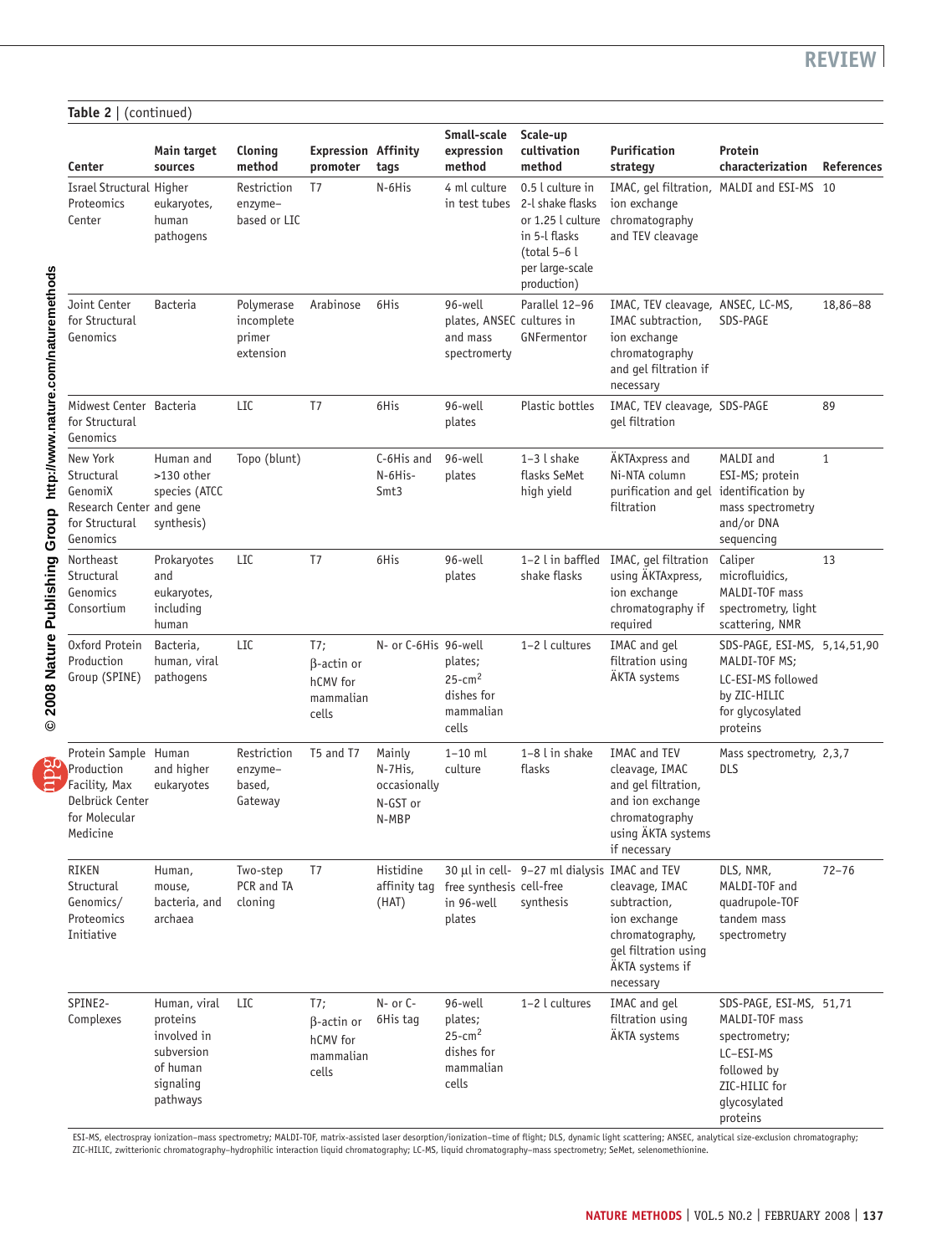There are two important provisos to the methods and strategies described in this review. First, our experience is dominated by studies with nonmembrane cytosolic and/or fragments of proteins that comprise soluble domains. Second, although the protocols for the 'first attempt' described here have proven to be optimal for the broadest range of proteins, in any individual case, the methods will fail more often than they succeed.

#### **Obtaining the cDNA and creating the expression clone**

**cDNA.** Recently, sequencing efforts and various cDNA consortia have made available large libraries of full-length, sequence-verified cDNAs. Although there are inevitably issues with clone contamination and mix-up, the resources are in general trustworthy. Among the most comprehensive and best annotated is the Mammalian Gene Collection, which maintains a repository of >19,000 human cDNAs, covering ~65% of all annotated genes. For genes or splice variants not easily obtained through more traditional routes, total gene synthesis can be used. Over the past few years, the cost of gene synthesis has dropped almost fivefold, and it will undoubtedly continue to decrease. One advantage of gene synthesis is the ability to change the codon bias of the gene to be more compatible with the recombinant host. However, for *Escherichia coli*, expression strains supplemented with additional tRNAs can often overcome the codon bias of the recombinant gene<sup>17</sup>. For example, in a study of 30 human genes by the Structural Genomics Consortium (SGC), there was no clear advantage in the use of codon-optimized genes compared with the natural sequence expressed in tRNAsupplemented strains (N.A. Burgess-Brown, S. Sharma, F. Sobott, C. Loenarz, U. Oppermann and O. Gileadi; submitted).

**Selecting the N and C termini**. The objective of recombinant protein expression is usually to produce a sample that supports a certain biochemical or biological activity, such as enzyme catalysis or protein-ligand interactions. Frequently, the desired activity is supported by a discrete domain, and thus it is often not necessary to express the full-length protein to address a particular biological question. In expressing a protein domain, the choice of the N- and C-terminal boundaries represents an important consideration because even small differences can dramatically influence both solubility and expression. For example, Klock and colleagues<sup>18</sup> evaluated a nested set of 2,143 N- and C-terminal truncations from 96 targets and found considerable variation in both solubility and aggregation behavior by altering the protein length by just a few amino acids.

Despite the best efforts, and even for proteins whose domain structure is well-defined, it is not currently possible to predict which specific N- and C-terminal boundaries are most compatible with the expression of a soluble protein. Thus, pragmatism dictates testing many truncated forms of the protein to select one or more for scale-up production. For proteins of known or readily predicted three-dimensional structure, the borders should be engineered to encompass the domain of interest. As an example, ten constructs of the targeted domain might be made at the outset of every project, one corresponding to the full-length protein and nine representing the clones derived from amplifying a combination of three different 5′-end primers and three different 3′-end primers. Gräslund and colleagues have compared the success rate of the nested-primer approach with the predicted success rate if one had chosen only a single 'optimal' construct. In a sample set of 400 human protein domains, the use of multiple constructs increased the probability of generating a soluble protein twofold<sup>19</sup>.

To select the sets of PCR primers for proteins with a predictable three-dimensional structure, one should consider prior knowledge of the structure of a related protein, sequence conservation patterns, and predictions of secondary structure or unfolded/disordered regions<sup>20,21</sup>. Widely accepted guidelines are to: (i) remove predicted membrane-spanning regions; (ii) avoid disrupting predicted secondary structural elements; (iii) respect the boundaries of globular domains, if known; and (iv) avoid inclusion of low-complexity regions or hydrophobic residues at the termini<sup>22</sup>. The optimal step size between the nested primers is not yet fully understood;

# **BOX 1 SUMMARY OF CONSENSUS PROTOCOL**

- Obtain the cDNA by amplifying either genomic DNA (prokaryotic genes, or eukaryotic genes with no introns) or full-length, sequence-verified cDNAs (eukaryotes) or by total gene synthesis.
- Use ligation-independent cloning (LIC) to clone the full-length cDNA (or the fragment of interest) into an *E. coli* expression vector.
- Use T7 RNA polymerase–driven expression and an N-terminal oligohistidine tag (include a cleavage site for a sequence-specific protease to enable removal of the tag).
- Express the protein in a derivative of the *E. coli* BL21(DE3) strain, with induction at low temperature (15–25 °C) in rich medium and with good aeration. If expressing proteins from organisms that have codon biases differing from those used by *E. coli*, use a strain supplemented with the appropriate tRNA genes.
- Solubilize and purify the protein in a well-buffered solution containing an ionic strength equivalent to 300–500 mM of a monovalent salt, such as NaCl.
- Use immobilized metal affinity chromatography (IMAC) as the initial purification step.
- If additional purification is required, use size-exclusion chromatography (gel filtration). If necessary, use ion exchange chromatography as a final 'polishing' step.
- The affinity tag may be removed to minimize non-native sequences in the recombinant protein and to achieve further purification. Use a recombinant, hexahistidine-tagged protease and reapply the sample to IMAC column to remove the protease and any cellular proteins that bound to the metal affinity resin.

we commonly make constructs to encode proteins that vary in length by 2–10 amino acids at each end<sup>19</sup>. For proteins without a predictable three-dimensional structure, the approximate boundaries of the region of interest might be identified using functional assays and scanning deletion mutagenesis, and then optimal boundaries for expression can be identified using nested sets of PCR primers, as above<sup>23</sup>. Boundaries of structured domains can also be determined experimentally by using limited proteolysis combined with mass spectrometry analysis<sup>24</sup>. Clearly, when using protein fragments, caution should be used in interpreting unexpected biological results.

#### **Cloning**

The most common methods now used in our groups to clone target genes into the requisite expression vector rely on homologybased approaches, using either recombination enzymes<sup>25</sup> or ligation-independent cloning  $(LIC)^{26}$ . Restriction enzyme–based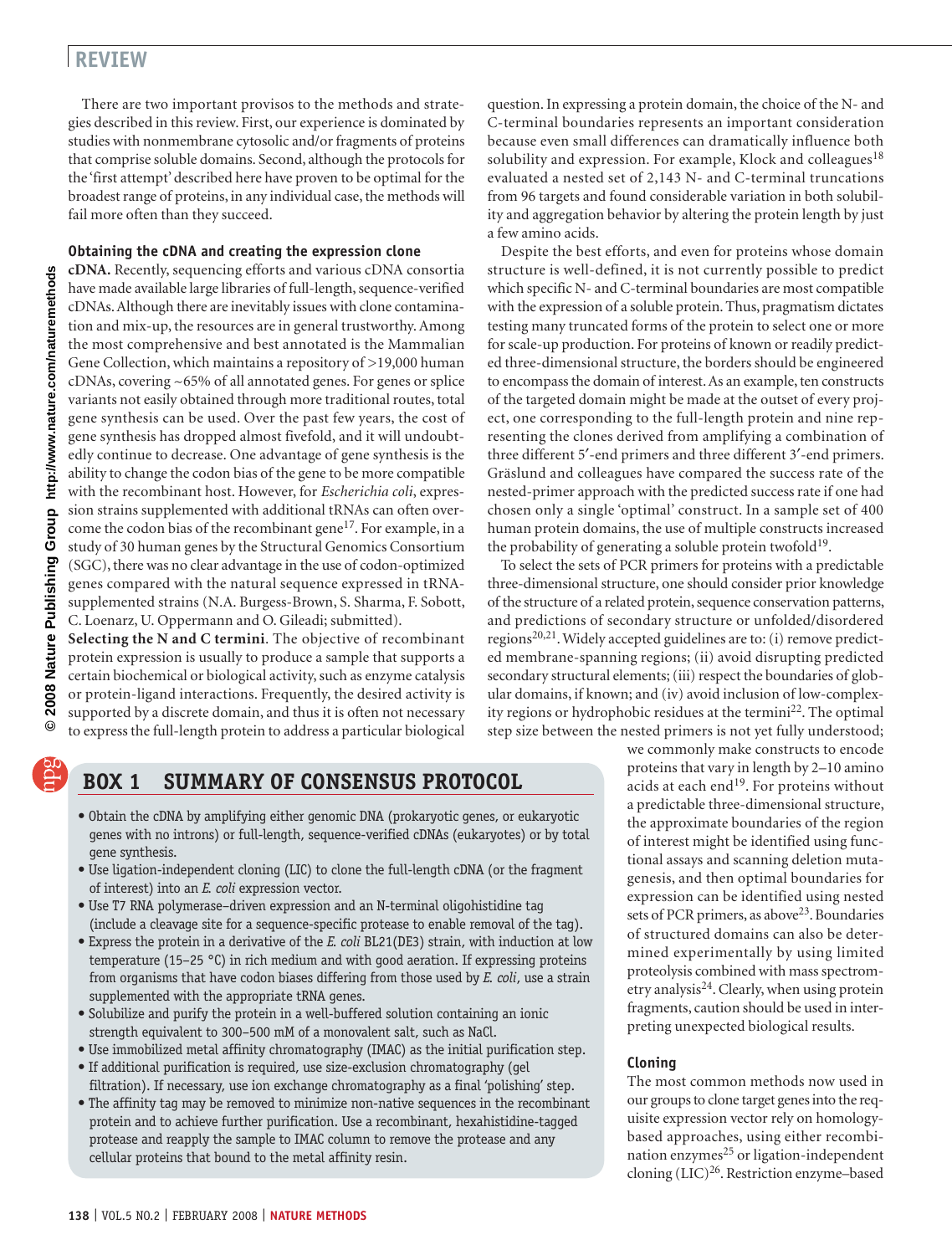approaches are used less frequently. A comparison of the methods is shown in **Supplementary Table 1** online.

Recombination-based methods include, for example, the bacteriophage lambda integrase system<sup>27</sup> and the Cre-lox recombination system<sup>28</sup>. These methods are rapid, easy and produce few false positives. However, the requirement for special cloning sites imposes constraints: either additional amino acid codons are inserted at either end of the gene, making the PCR primers quite long, or the work-around cloning strategies are more complicated. The unique feature of these methods is the ability to transfer the cloned sequence among a series of compatible vectors that can be used to express the gene in different hosts or with different tags. For bacterial expression, however, the probability of identifying a clone that expresses a soluble protein is increased by making different variants of a single protein in the same *E. coli* host rather than by cloning a single variant into vectors with different tags and expression hosts<sup>19,29</sup>.

Ligation-independent cloning, which is used by most of our groups, has the disadvantage compared with recombination-based approaches in that one needs to clone sequences independently into each vector (if this is required). However, the method is inexpensive and simple. One scientist can routinely generate two 96-well plates of distinct clones in a week without the benefit of automation.

#### **Expressing the protein**

*E. coli* **as the recombinant host for initial studies**. The stably folded, globular domains of prokaryotic and eukaryotic proteins (for example, catalytic domains or protein interaction domains) are a major focus both of the biomedical research community and of our laboratories. These proteins are generally suitable for expression in *E. coli*. Over the years, much effort has been put into optimizing *E. coli* as an expression host for proteins from higher organisms<sup>30</sup>. This strategy has generated a wide arsenal of tools that can be used to increase the yield of soluble protein.

A surprising variety of other classes of proteins, from full-length bacterial and human proteins, to protein complexes, and even some human integral membrane proteins can also be produced in *E. coli*. In terms of full-length proteins, analysis of large-scale protein expression trials shows that up to 50% of proteins from the Eubacteria or Archaea and 10% of proteins from the Eukarya can be expressed in *E. coli* in soluble form<sup>31</sup> (http://targetdb.pdb.org/). Overall, the probability of successfully expressing a soluble protein decreases considerably at molecular weights above ~60 kDa (**Fig. 1**). Proteins that do not express in soluble form may not be modified or folded properly, or may precipitate within *E. coli* through formation of inclusion bodies. Remarkably, expression in a heterologous host does not solely account for the poor success rates; even after extensive screens of expression conditions, 30% of proteins from *E. coli* itself cannot be produced in soluble form when overexpressed in  $E.$   $\frac{coli^{32}}{2}$ .

On the basis of these studies, our view is that the first attempt for the recombinant production of any protein—whatever the source—is to try *E. coli* as the expression host. It is fast and inexpensive to test a wide variety of possible strategies in *E. coli,* and one can complete a fairly comprehensive analysis within a relatively short period of time. Alternative systems should be used only after the *E. coli* system has been reasonably explored. This view balances the fact that there is definitely a lower probability of expressing some classes of proteins in *E. coli* (full-length eukaryotic proteins, integral membrane proteins) compared with



**Figure 1** | Solubility as a function of construct length. Fraction of successful purifications and structure determinations as a function of protein length (data from New York Structural GenomiX Research Center). Dotted line, fraction of cloned targets resulting in successful large-scale purifications. Dashed line, fraction of soluble clones (those that express soluble protein at a 1-ml scale) that yield pure protein at large scale. Solid line, fraction of purified proteins resulting in successful crystal structure determinations. There are relatively few targets with lengths greater than 800 amino acids, so these fractions have been extrapolated and are shown in gray.

other systems (human or insect cells), with the fact that the *E. coli* system is useful in many cases, and also is far more cost-effective and convenient.

**Strain of** *E. coli.* For high-level protein production purposes, BL21(DE3) is an appropriate *E. coli* strain. It has the advantage of being deficient in both *lon* and *ompT* proteases and it is compatible with the T7 *lac*O promoter system<sup>33</sup>. For eukaryotic proteins, it is often important to use BL21(DE3) derivatives carrying additional tRNAs to overcome the effects of codon bias. Historically, ampicillin has been the most commonly used antibiotic-selection marker, but it is being replaced by carbenicillin, which is more stable. Vectors encoding resistance to kanamycin or chloramphenicol are now widely used as well.

**Fusion to oligohistidine tags.** We suggest that the protein should be produced as a fusion to an affinity tag because tags dramatically aid in protein purification and rarely adversely affect biological or biochemical activity<sup>34</sup>. However, in selecting which tag to use, one is faced with a daunting number of choices. Our groups have explored most of the available options, and we observed that no affinity tag emerged as significantly more efficacious in successfully producing soluble, active recombinant proteins<sup>35</sup>. Despite the lack of a clear winner based on success rate, most of our research groups selected an N-terminal hexahistidine tag that can be removed by a sitespecific protease, such as the tobacco etch virus (TEV) protease<sup>36</sup>. However, many other instances can be found in which proteins can be expressed in soluble form only as fusions to other affinity tags<sup>29</sup>.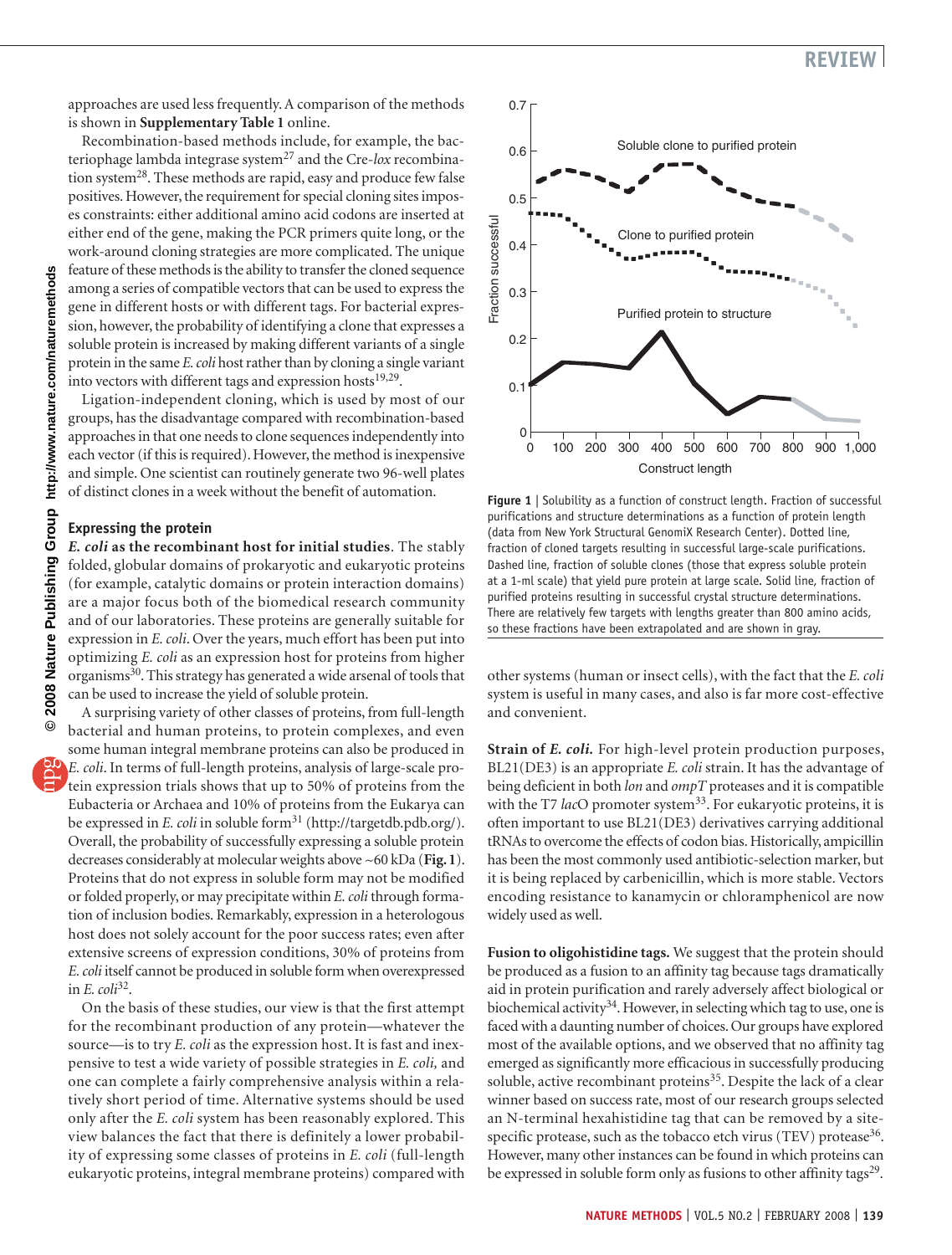The rationale for the choice of an N-terminal hexahistidine is manifold. First, an N-terminal tag ensures that the bacterial transcription and translation machineries always encounter 5′ and N-terminal sequences that are compatible with robust RNA synthesis and protein expression, respectively. Second, oligohistidine-tagged proteins can be purified using a relatively simple protocol using immobilized metal affinity chromatography  $(IMAC)^{37}$ . Third, histidine tags rarely affect the characteristics of the protein, which distinguishes it, for example, from glutathione *S*-transferase (GST), which itself is a dimer that then imposes dimerization on the recombinant protein. Fourth, the hexahistidine tag is relatively small and usually does not dramatically alter the solubility properties of the target protein. By contrast, larger tags, such as the maltosebinding protein (MBP), can often increase the apparent solubility of the recombinant moiety, even when the protein is either insoluble by nature, or unstable or unfolded and, therefore, less likely to be active<sup>38-40</sup>. Fifth, for the specific application of protein crystallography, short histidine tags appear to be neutral actors; in most of our projects, we routinely attempt crystallization and NMR structure determination with both cleaved and uncleaved proteins, and their relative representation among the resulting three-dimensional structures is roughly equivalent. A recent PDB-wide survey<sup>41</sup> also indicates that hexahistidine tags do not have a consistent impact on the N-terminal structure of the target protein.

**T7 RNA polymerase–based expression vectors**. The most commonly used expression systems are based on pET vectors (Merck/ EMD; the pET System manual, 2006), which drive expression of a recombinant gene under the control of the T7 RNA polymerase promoter and lac operator<sup>33,42</sup>. The vectors are designed for use in λDE3 lysogen strains of *E. coli*, which harbor a genomic copy of the gene for T7 RNA polymerase under the control of the lac repressor. Under repressive conditions, T7 RNA polymerase is not produced, and transcription of the target gene is negligible. After induction, when the T7 RNA polymerase is produced, most of the cellular protein synthesis machinery will be devoted to producing the target protein. On occasion, low-level expression of T7 polymerase within these strains leads to expression of the recombinant protein and may slow or prevent growth of the transformed bacteria. The expression of such highly toxic proteins can be effected by using T7 lysozyme-expressing strains<sup>42</sup>, strains in which the T7 RNA polymerase is under the control of the arabinose promoter<sup>43</sup>, by producing the protein in a cell-free system $44$  or by driving expression of the recombinant protein directly by the more tightly regulated arabinose promoter system<sup>45</sup>.

**Expression conditions**. Using T7 systems, protein expression can be induced either with the chemical inducer isopropyl-β-D-thiogalactoside (IPTG) or by manipulating the carbon sources during *E. coli* growth (auto-induction; ref. 46 and the pET System manual; Merck/EMD, 2006).

In both cases, the cells can, and should, be grown to high densities (OD<sub>600</sub> of 4–20) in highly enriched medium<sup>47</sup> in baffled shake flasks<sup>48,49</sup>. Whatever the final cell density, it is advisable to induce the expression of the T7 RNA polymerase at mid-to-late log phase of the growth curve to ensure maximal yield while avoiding the problems associated with cells going into stationary phase (for example, induction of proteases). One feature of the T7 system is that many recombinant proteins often precipitate when expressed at 37 °C, but are sol-

uble when the temperature during induction is 15–25 °C, presumably because slower rates of protein production allow newly transcribed recombinant proteins time to fold properly<sup>50</sup>. Thus, lower temperatures during induction should be used as the default.

#### **Small-scale test expression**

Small-scale test expression is widely used as a predictive tool to determine which of the derivative clones actually produces soluble protein and to establish the optimal scale for the large-scale growth. A major concern is that the expression level and solubility of a recombinant protein is influenced by the culture conditions and the degree of aeration, and these parameters do not always scale with culture volume. The results from small and large-scale growth also vary owing to differences in sample preparation and protein purification methods that are used for each scale of growth. Therefore, whereas positive smallscale experiments are often predictive of the results from large-scale growth, there will inevitably be a substantial proportion of false negatives in which an apparently nonexpressed or insoluble protein can be in fact, expressed in soluble form when grown on a larger scale. If the total number of constructs to be tested is small (for example, <20 constructs), it may be wiser to proceed immediately to larger-scale cultures to avoid any potential complications.

For analysis of large numbers of constructs, parallel small-scale protein purification can be performed efficiently in volumes of 1–20 ml, in 96-well format. This scale typically produces 10–200 µg of protein, which is sufficient for many analytical tests. The results can be used to optimize the construct design and experimental conditions before embarking on larger scale purifications<sup>49,51,52</sup>.

#### **Protein purification**

As a chromatographic procedure, IMAC has the advantages of having strong, specific binding, mild elution conditions and the ability to control selectivity by including low concentrations of imidazole in chromatography buffers. There is a broad array of common resins with slightly different binding capacities and binding strengths, but all tolerate harsh cleaning procedures (TALON Metal Affinity Resins User Manual, Clontech, 2007; the QIAexpressionist, Qiagen, 2003; and HisTrap HP, 1 ml and 5 ml (instructions), Amersham Biosciences, GE Healthcare, 2003). Most purification steps can be integrated by high-performance liquid chromatography; the most commonly used devices are the ÄKTA systems from GE Healthcare.

The final purity of the protein can be optimized by controlling the ratio of recombinant protein to the column size; lower-affinity contaminants can be competed with a relative excess of the histidinetagged recombinant protein. Accordingly, it is beneficial to determine the amount of the soluble target protein to be loaded on the column, and this can be estimated from small-scale expression trials. As a general rule, to maximize purity, one should load the column with a slight excess over the predicted binding capacity. Although not necessary, it is relatively straightforward to implement these protein purification protocols on automated chromatography systems, which have proven reliable, effective and simple to use.

**Preparation of the bacterial lysate.** Preparation of the bacterial lysate is a critical step. Optimal conditions maximize cell lysis and the fraction of the recombinant protein that is extracted while minimizing protein oxidation, unwanted proteolysis and sample contamination with genomic DNA. Mechanical lysis by high-pressure homogenization or sonication, or lysis by freeze-thaw procedures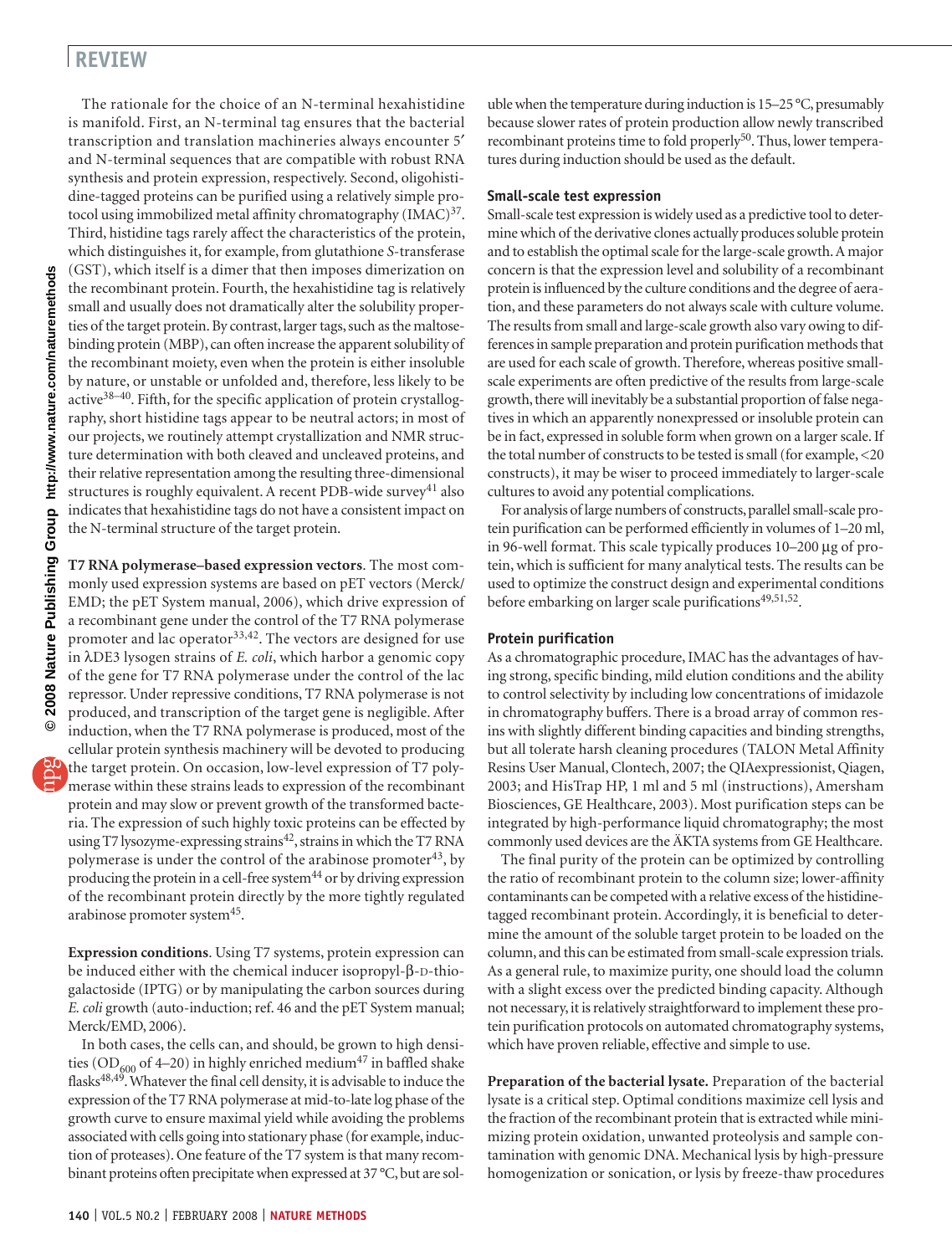with lysozyme are equivalent in most cases. The lysis buffer should contain a strong buffer (50–100 mM phosphate or HEPES) to overcome the contribution of the bacterial lysate, high ionic strength (equivalent to 300–500 mM NaCl) to enhance protein solubility and stability, protease inhibitors and a reducing agent such as Tris(2 carboxyethyl) phosphine hydrochloride (TCEP) to prevent oxidation of the protein. Loading large amounts of bacterial lysate (>1 l culture volume) on small (<1 ml) affinity columns may require prior removal of any particulate or viscous material. This can be accomplished by using enzymes that degrade nucleic acid and cell-wall material,



**Figure 2** | Gel filtration profiles. Representative good (left) and bad (right) gel-filtration profiles of two different proteins purified on an ÄKTAxpress system using a HiLoad Superdex 200 column (GE Healthcare).

such as DNase or Benzonase (Merck/EMD) and lysozyme, respectively. Some of the enzymes used in lysis are less active in the presence of reducing agents or high salt concentration; optimal lysis may require sequential addition of the components. Clarified lysates can also be filtered before loading on the affinity columns.

IMAC purification is performed in phosphate buffer, pH 8.0 and an ionic strength equivalent to 300–500 mM NaCl. HEPES buffer (and, to a lesser extent, Tris buffer) at pH 7.5–8.0 can also be used. It has been consistently observed that conditions of high ionic strength (for example, 500 mM NaCl) maintain solubility and stability of the widest variety of proteins. Indeed, a substantial fraction of proteins precipitate if the salt concentration is reduced to physiological levels, particularly as the protein becomes more pure and concentrated. The choice of NaCl as the salt is mainly historical and, although not systematically explored, there is no reason to believe that sodium and chloride are optimal. Indeed, sodium and chloride levels in the cell are very low and are probably never the physiologically relevant counter-ions for intracellular proteins. A modest amount of imidazole (see resin manufacturer's recommendations) should be included in the cell extraction buffer to reduce binding of less histidine-rich proteins to the IMAC column. For intracellular proteins, care should be taken to maintain a reducing environment. TCEP, unlike dithiothreitol (DDT), is compatible with all known IMAC matrices. Finally, inclusion of glycerol (10%) during protein purification enhances the solubility and stability of many proteins.

**Chromatography.** After the lysate is loaded on the IMAC column, it should be washed with buffer including an intermediate concentration of imidazole (see manufacturer's instructions), which will elute weakly bound contaminants without sacrificing large amounts of the recombinant protein. It is sometimes necessary to optimize the wash step with respect to the concentration of imidazole as well as the volume of the wash. Finally, the recombinant protein should be with a step gradient (for example, 300 mM imidazole). If EDTA and DTT are added after IMAC; add the EDTA first to sequester any nickel that has leached off and that could react with the DTT.

The choice of gel filtration as the next step may be surprising, considering its lower resolving power compared with ion exchange or other adsorption chromatography methods, but this step is often sufficient after IMAC if the protein was abundant in the lysate. Moreover, gel filtration is more generic, can be performed in any buffer condition, and can be used to resolve the oligomerization state of the target protein. In some cases, if the protein is judged insufficiently pure for the intended purpose, one can remove the tag with a histidine-tagged TEV protease and perform IMAC again as an additional 'generic' purification step, collecting the recombinant protein in the flowthrough. This step very efficiently removes histidine-rich proteins derived from the expression host, which may have copurified in the primary IMAC procedure, as well as the cleaved tag and the histidine-tagged protease.

#### **Protein characterization**

Characterizing the purified protein in some detail reduces the risk of wasting resources on protein material of inadequate quality. It also provides a means to ensure that different batches of the same protein have similar properties. Below, we outline a simple, generic protein characterization protocol that allows the experimentalist to judge whether the correct protein has been purified, whether additional molecular species are present and to estimate the approximate protein concentration. Other characterization methods that are very informative but not as widely applied, such as mass spectrometry, static or dynamic light scattering, and measuring protein thermal stability, are described in **Supplementary Methods**.

**Inspection of gel filtration chromatogram.** If size exclusion chromatography was used as the last purification step, a close look at the chromatogram is essential. Symmetric elution profiles are characteristic of homogeneous proteins, whereas asymmetric profiles reflect inhomogeneous, or partially aggregated, samples (**Fig. 2**), or whether the column itself is in poor condition. The elution profiles will also reveal the primary oligomerization state. The presence of additional oligomerization states may be of biological significance, or may be a sign of nonspecific aggregation. If the protein elutes in the void volume of the chromatogram, the protein is most likely forming large, nonspecific aggregates, which may be an indication of improper folding and compromised activity. It is also of value to analyze individual peaks by SDS-PAGE or mass spectrometry to analyze the protein in each peak.

**SDS-PAGE analysis.** After protein purification, samples should be resolved by denaturing SDS-PAGE. If stained with a dye such as Coomassie brilliant blue, the intensity of the bands will usually be proportional to the amount of protein<sup>53</sup>. This allows the purity of the sample to be estimated and whether the purified protein is of the expected size.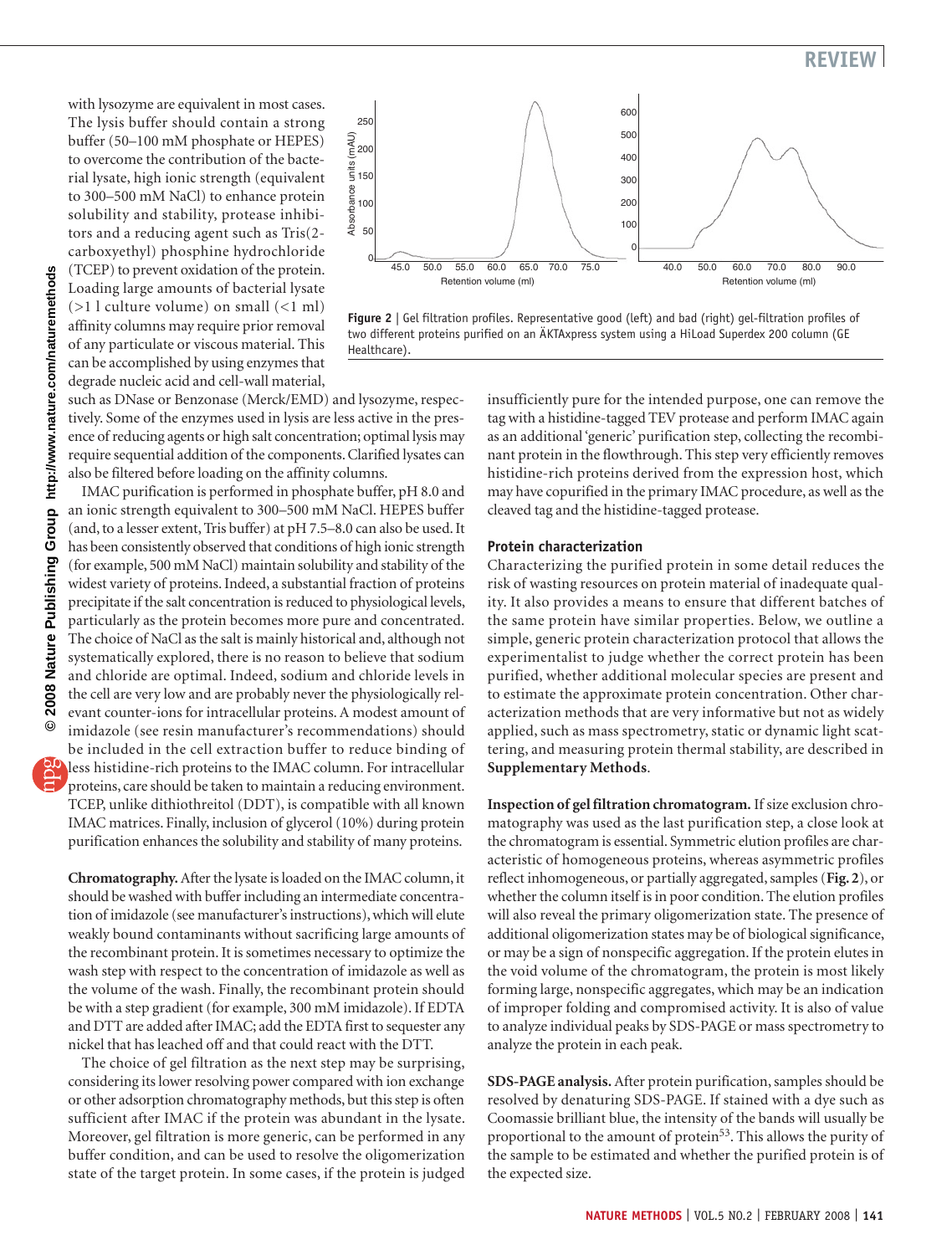| Protein                                                                               | <b>Accession number</b> | Monomer mass (kDa) |  |  |  |  |
|---------------------------------------------------------------------------------------|-------------------------|--------------------|--|--|--|--|
| GroES                                                                                 | NP 418566               | 10.39              |  |  |  |  |
| Fur                                                                                   | NP 415209               | 16.79              |  |  |  |  |
| SlyD                                                                                  | NP 755987               | 20.85              |  |  |  |  |
| CA                                                                                    | NP_414668               | 25.10              |  |  |  |  |
| RplB                                                                                  | P60422                  | 29.86              |  |  |  |  |
| DnaJ                                                                                  | NP 414556               | 41.10              |  |  |  |  |
| GroEL                                                                                 | AAS75782                | 57.35              |  |  |  |  |
| <b>DnaK</b>                                                                           | NP 414555               | 69.11              |  |  |  |  |
| Booked on the conception the information RV and RR and an incomplished about material |                         |                    |  |  |  |  |

**Table 3** | Common *E. coli* proteins that copurify by IMAC

Based on information in references 54 and 55, and on unpublished observations.

**UV absorption spectroscopy.** To quantify the amount and concentration of purified protein, the simplest and most common method is the Bradford assay<sup>53</sup>, which measures the binding of Coomassie brilliant blue to the protein. As some proteins bind the dye anomalously, it is also useful to measure the UV absorption at  $A_{280}$  and calculate the concentration of the protein by using the predicted molar extinction coefficient at  $A_{280}$  (http://www.expasy.org/tools/ protparam.html). By taking a  $U\tilde{V}$  absorption spectrum, it is also possible to uncover contamination with DNA or RNA, or reveal common copurifying cofactors (for example, NAD, FAD, heme).

**Storing purified protein.** Aliquots of the protein to be stored should be placed in thin-walled PCR plastic tubes, frozen in liquid nitrogen and stored at –80 °C. Small aliquots should be frozen to avoid damaging freeze-thaw cycles, and aliquots should be thawed on ice. Concentrated proteins (for example, >1 mg/ml) tend to be more stable to freeze-thaw cycles. Proteins are usually concentrated using centrifuge-driven filter devices with adequate molecular weight size cutoffs. Care should be taken during centrifugation to avoid local over-concentration and irreversible precipitation or aggregation of the protein on the filtration membrane.

It is advisable to explore the stability of the protein to concentration and freeze-thaw cycles before processing the entire batch. The frozen and thawed sample should be compared with protein that was not frozen for biochemical activity, visible precipitation, changes in physical properties (for example, dynamic light scattering or gel filtration profile) or crystallization characteristics. In our collective experience, relatively few proteins are irreversibly inactivated by one freeze-thaw cycle. In those rare instances, the protein can be stored at 4 °C for short periods of time, at –20 °C in high concentrations of glycerol, or as an ammonium sulfate suspension.

#### **Common 'traps' and 'pitfalls'**

**Poor lysis.** In small-scale test expression and solubility trials designed to assess the extent to which a protein partitions to the soluble or insoluble fractions, it is important to ensure that the cells are lysed and fractionated properly. Although this is not technically challenging, we have found that it is very common to fail to achieve complete bacterial lysis, which leads to an underestimation of the proportion of recombinant protein in the soluble fraction. Care should also be taken when removing the soluble fraction after centrifugation; it is relatively easy to contaminate the soluble fraction with insoluble material, which can lead to an overestimate of the amount of recombinant protein in the soluble fraction. As a quality control, it is advisable to inspect the protein profiles of the

**The recombinant protein fails to bind the IMAC column.** The pH of the lysate should be 7.5–8.0 for efficient binding, and the buffer should not contain chelators (EDTA or citrate), high imidazole concentrations (for example, >30 mM for Ni-NTA resins) or DTT. In some instances, it is necessary to reduce the amount of imidazole in the loading buffer to <5 mM. The column must be properly charged with metal ions and, when charging columns, make sure the concentrated NiSO<sub>4</sub> solution is buffered and set to pH 7.5. It is also important to remember that imidazole is a base; the final solutions must be adjusted to the correct pH. In some cases the target protein may bind weakly to the IMAC column, so the concentration of imidazole in the wash step should be reduced (for example, 20 mM).

**The wrong or a mutant protein was expressed or purified.** An incorrect protein may occasionally be expressed and purified, which most commonly results from a simple clone mix-up. In that instance the problem will be detected either by gel electrophoresis or mass spectrometry of the purified protein.

If the recombinant protein is expressed at low levels, it is also relatively common to purify an endogenous *E. coli* protein that binds to, and elutes from, the IMAC column and that also adventitiously migrates with the predicted mobility of the target protein<sup>54</sup>. In some cases, this *E. coli* protein may even appear to be induced after the expression of T7 RNA polymerase. Determining whether you have purified your recombinant protein or an endogenous bacterial protein can readily be accomplished with mass spectrometry, but is more difficult by denaturing gel electrophoresis. A western blot to the affinity tag can sometimes be useful to track the recombinant protein.

If the expression construct is sequenced before the experiment, errors introduced in primer synthesis or PCR will be detected. In practice, PCR-generated sequence errors are so rare that it is often more practical to do the expression trials first, and to sequence the successful expression constructs later. Of course, if none of the constructs express a protein, it is essential to sequence the expression clones and, ultimately, to sequence the clones selected for scale-up and purification.

**Bacterial proteins copurify with the recombinant protein.** Copurification of *E. coli* proteins with the histidine-tagged recombinant protein is very common, especially when the expression level of the recombinant protein is low. Contaminants include proteins that contain multiple histidine residues (for example, SlyD; **Table 3**), and molecular chaperones that may bind to the resin directly or to the recombinant protein<sup>54,55</sup>. The affinity resin has limited capacity, so loading near-saturating amounts of the recombinant protein on a column improves purity. Tag cleavage followed by affinity purification is also effective in removing contaminants, as these proteins are unaffected by the protease and bind to the column after reapplication of the cleavage reaction. Samples copurifying with chaperones should be regarded with suspicion because this indicates that the protein may have some unfolded character. In cases where the target protein cannot be separated from the chaperones by additional chromatography, use an alternative expression system, process a different construct of the protein or try working with a closely related ortholog.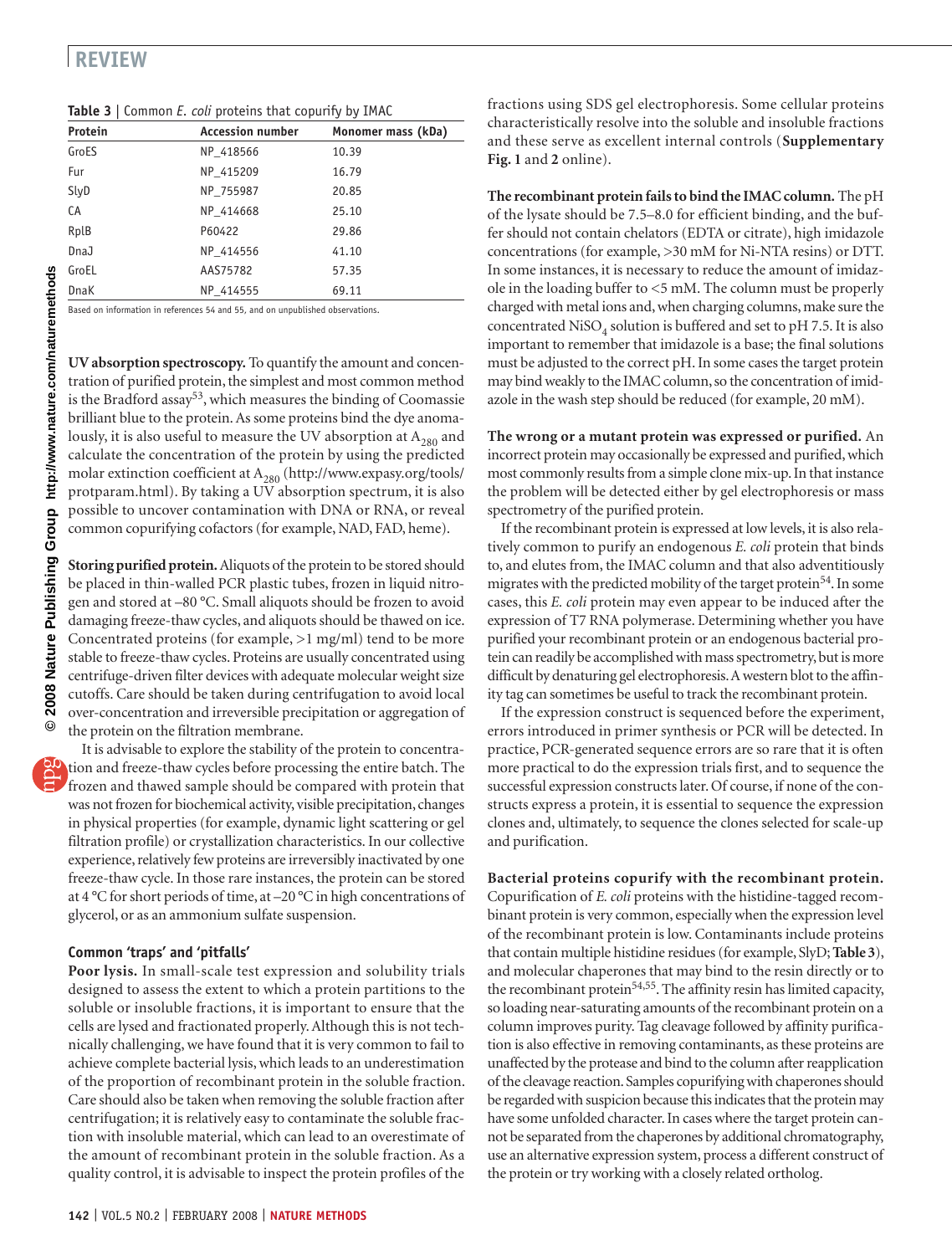**Samples contain additional proteins or multiple protein species or states.** If the protein target is contaminated with other proteins, one can perform additional purification steps such as ion-exchange chromatography. Purifying samples contaminated with different post-translationally modified species or proteolytic fragments of the same protein is more challenging, but not necessarily intractable. For example, different phosphorylated states of a protein can sometimes be resolved using ion-exchange chromatography<sup>56</sup>.

**'Pure' samples precipitate or fail to concentrate.** Pure proteins often precipitate out of solution, even at relatively low (<1 mg/ml) concentrations. This behavior is sometimes coupled with sample inhomogeneity, either in the form of contaminating protein or alternate folded states. Precipitation can also occur by aggregation owing to the presence of hydrophobic or hydrophilic patches on the surface of the target protein. In either case, the problem worsens as the protein concentration increases. There are no generic solutions but some potential solutions, which must be explored for each protein, are to: find a more stabilizing buffer through screening using analytical gel filtration or thermal denaturation (see **Supplementary Methods**), maintain the protein at lower concentration (<0.1-0.5 mg/ml), maintain an adequate reduced state to prevent protein oxidation (>5 mM DTT, refreshed as required), maintain the salt concentration at high levels (ionic strength >500 mM of a monovalent salt), add glycerol to 10%, add arginine in the range of 50–500 mM, add a mild nondenaturing detergent (0.1% β-octylglucoside) or keep the protein at its optimal temperature (determined empirically).

#### **Rescue strategies**

In even the best of circumstances, it is unusual to generate a soluble version of any given protein on the first attempt. As such, it is important to have a series of alternative approaches. Here we provide various suggestions in the order in which we would usually apply them.

**Changing expression conditions.** Adjustment of the expression conditions seldom results in radical changes but, as some optimization can be done quite easily, it is worth the effort. The first step is to lower the temperature to slow down protein production. Different types of media can also be tested; rich media, such as Terrific Broth, 2×YT or ZYP5052 (auto-induction), often support good expression. Changing the *E. coli* strain can also improve expression of a soluble protein<sup>51</sup>.

**Expression of more variants of the protein sequence.** As described above, it is important to test the expression of a range of constructs to identify those that express a soluble derivative. We suggest expressing as many as 10 constructs in the initial attempts. If this proves unsuccessful, then it may be advisable to explore additional constructs, particularly if one has knowledge that a structurally related protein can be expressed in soluble form.

**Alternate tags.** Our consensus strategy is to append an N-terminal histidine tag to each construct. If the histidine-tagged recombinant protein does not express or is insoluble, then the probability that it will be expressed in an active form with another N-terminal fusion partner is reduced considerably. Our advice, therefore, is not to iteratively append different N-terminal fusions but to first explore a C-terminal fusion to the histidine tag instead. Some proteins that are completely insoluble with an N-terminal histidine tag can be expressed in soluble form with a C-terminal histidine tag<sup>57</sup>.

Although we do not advise extensive sampling of other N-terminal fusions, this strategy can sometimes lead to production of soluble, stable fusion protein. If the aim is to study the function of the target protein, and the fusion protein is an acceptable reagent, then it may be an appropriate strategy. However, this approach has its caveats. In the absence of a robust and quantitative functional assay, one reasonably uses solubility as a proxy for function. However, proteins that are soluble only with a larger tag can be 'dragged' into solution by the tag, and revert to an insoluble form if the fusion partner is removed<sup>38-40</sup>. This indicates that the integrity of the recombinant protein as a fusion protein may be suspect. For example, wildtype GFP is mostly insoluble when expressed in *E. coli* at 37 °C but is largely expressed in the soluble fraction as an MBP fusion<sup>58</sup>. Nonetheless, bacterial colonies expressing the MBP-GFP fusions display only weak fluorescence, suggesting that the GFP is nonfunctional (G.S. Waldo; unpublished data). Accordingly, before any functional studies, considerable attention should be paid to whether a target protein appears to be soluble only because it is a passenger on a larger tag.

**Coexpression of interacting proteins.** Many proteins are obligate components of multiprotein assemblies and these often require an interacting protein for correct folding and stability $2^{1,59,60}$ . Such proteins, and those with unstructured polypeptide chain segments, often cannot be expressed in *E. coli* in soluble form, but it has proven possible to improve the properties of these proteins by coexpressing the cognate interacting protein61–63. This strategy is only starting to be used in the large-scale projects, in those cases when entire families of interacting proteins are being studied.

**Ligand supplementation.** Many proteins can be stabilized by the binding of a small molecule—a principle that has found widespread application in generic screening for protein ligands<sup>64,65</sup>. This property can be exploited to increase the proportion of recombinant protein expressed in soluble form or to stabilize a protein during purification. If a sufficiently soluble, cell-permeable and avid ligand is available, one can use it to stabilize newly synthesized proteins and promote solubility<sup>66,67</sup>. This concept has also not yet been explored sufficiently in a systematic way.

**Other expression hosts.** If bacterial expression is unsuccessful to this point, other hosts should be considered. Common eukaryotic alternatives are the baculovirus expression system in insect cells68, the yeasts *Pichia pastoris*69 and *Saccharomyces cerevisiae*70, human cells<sup>71</sup>, or cell-free systems using prokaryotic or eukaryotic extracts<sup>72–76</sup>. These cell-free systems, which have been used extensively to generate thousands of purified proteins for structural studies77–79, can be used to produce proteins that are toxic to *E. coli*79 and can use PCR-amplified linear DNA fragments, without cloning into a vector, for screening and optimization.

All these other expression systems are reasonably simple to use, but they are somewhat more time-consuming to work with than are bacteria and require equipment less commonly found in a typical laboratory.

**Coexpression of chaperones.** Proper *in vivo* folding of a recombinant protein can be promoted by coexpression of molecular chaperones, which are typically produced from cotransformed plasmids carrying several chaperones with synergistic effects, such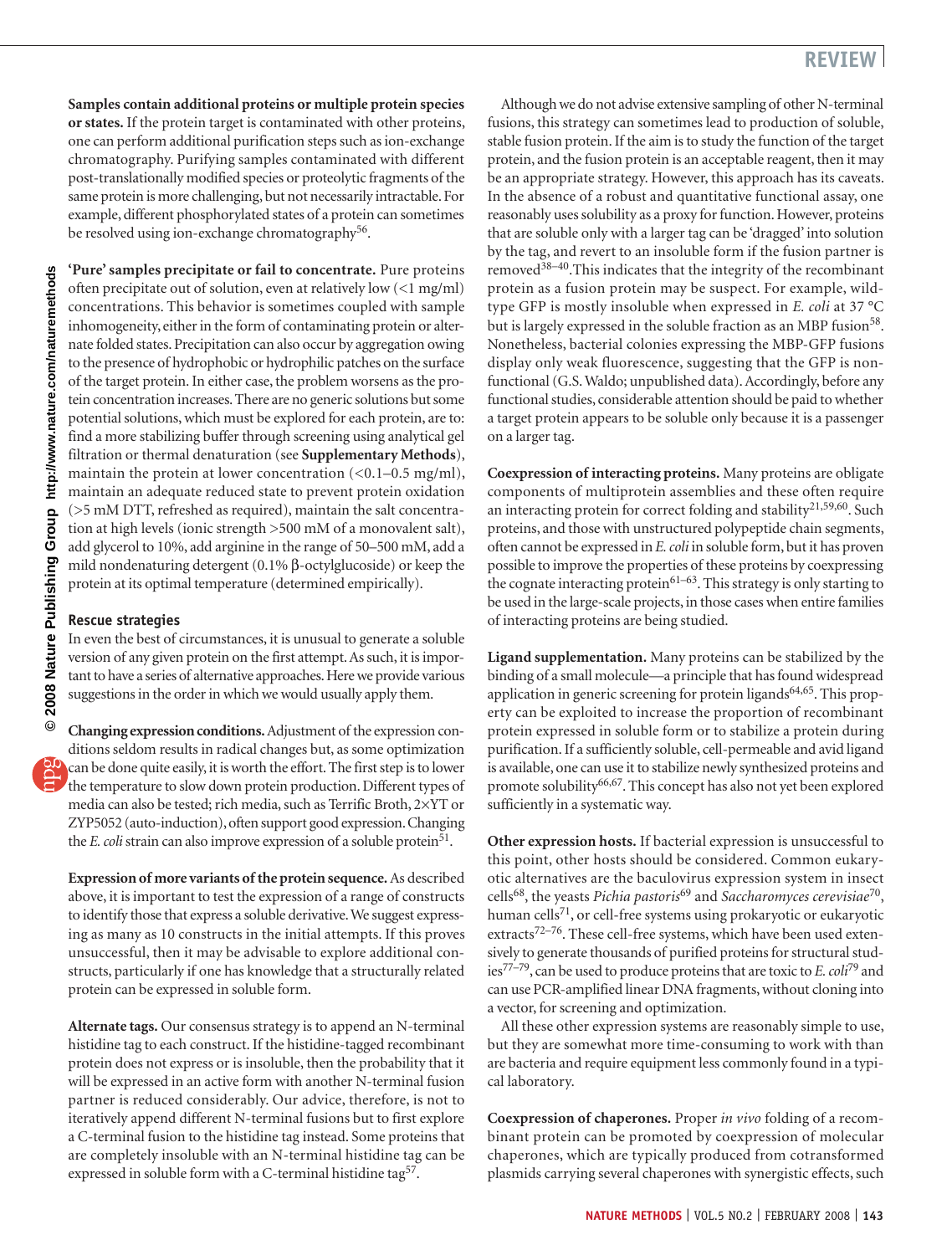as the pG-Tf2 vector<sup>80</sup>—a combination of GroEL-GroES<sup>81</sup> and trigger factor<sup>82</sup>. In our hands, chaperones have been used successfully only in isolated cases, and we know of no study of considerable size that has demonstrated broad efficacy.

**Refolding.** A commonly tried but only episodically successful protocol to rescue insoluble protein is to denature the protein and try to refold it *in vitro*. The method can be successful<sup>83,84</sup>, particularly for extracellular proteins. However, even the most robust protocols only refold a small fraction of the input protein, and it is difficult to purify the refolded fraction. The best procedures use an activity assay to monitor refolding, and affinity reagents that select any refolded, active protein. We would advise using refolding as a last resort for intracellular proteins.

#### **Summary**

The methods and strategies for protein expression and purification have been reviewed for the expert many times in excellent, comprehensive ways. Here we attempted to provide a resource for those entering the field, reflecting the experiences of our groups in the application of the various methods to large numbers of proteins. We understand there are many possible routes to obtain high-quality protein and acknowledge that the methods described above should be considered as a starting point that can be embellished once sufficient expertise has been obtained. Detailed protocols for the methods described in this review can be found in the **Supplementary Methods**.

*Note: Supplementary information is available on the Nature Methods website.*

#### **ACKNOWLEDGMENTS**

The Structural Genomics Consortium is a registered charity (number 1097737) that receives funds from the Canadian Institutes for Health Research, the Canadian Foundation for Innovation, Genome Canada through the Ontario Genomics Institute, GlaxoSmithKline, Karolinska Institutet, the Knut and Alice Wallenberg Foundation, the Ontario Innovation Trust, the Ontario Ministry for Research and Innovation, Merck & Co., Inc., the Novartis Research Foundation, the Swedish Agency for Innovation Systems, the Swedish Foundation for Strategic Research and the Wellcome Trust. The New York Structural GenomiX Research Center for Structural Genomics is supported by the US National Institute of General Medical Sciences (U54 GM074945). Work at the MDC was supported by the German Federal Ministry for Education and Research (BMBF) through the Leitprojektverbund Proteinstrukturfabrik and the German National Genome Network (NGFN; FKZ 01GR0471, 01GR0472), and by the Fonds der Chemischen Industrie. The Protein Sample Production Facility is funded by the Helmholtz Association of German Research Centres. The China Structural Genomics Consortium is supported by the National 863 Hi-Tech Research and Development Program of China. The Israel Structural Proteomics Center is supported by The Israel Ministry of Science, Culture and Sport, the Divadol Foundation, the Neuman Foundation, the European Commission Sixth Framework Research and Technological Development Programme 'SPINE2-Complexes' Project under contract 031220. The RIKEN Structural Genomics/Proteomics Initiative was supported by the National Project on Protein Structural and Functional Analyses, Ministry of Education, Culture, Sports, Science and Technology of Japan. The Joint Center for Structural Genomics is supported by the US National Institutes of Health (NIH) Protein Structure Initiative grant U54 GM074898 from the NIGMS. The Northeast Structural Genomics Consortium is supported by the NIH NIGMS (U54-GM074958). The Midwest Center for Structural Genomics is supported by the NIH (GM074942) and by the US Department of Energy, Office of Biological and Environmental Research (DE-AC02-06CH11357). The Oxford Protein Production Facility is funded by the UK Medical Research Council and Biotechnology and Biological Sciences Research Council. SPINE2-Complexes is funded by the European Commission (contract 031220) under the Framework 6 RTD Programme and is coordinated from the Division of Structural Biology, Wellcome Trust Centre for Human Genetics, Oxford, UK . The Berkeley Structural Genomics Center is supported by the NIH (GM62412). The content is solely the responsibility of the authors and does not necessarily represent the official views of the NIGMS or the NIH.

#### **Published online at http://www.nature.com/naturemethods/ Reprints and permissions information is available online at http://npg. nature.com/reprintsandpermissions**

- 1. Sauder, J.M. *et al*. High throughput protein production and crystallization at NYSGXRC. in *Structural Proteomics: High-Throughput Methods* Vol. 426 (eds. B. Kobe, M.Guss & H. Thomas) 561–575 (Humana Press, Totowa, New Jersey, USA, 2008).
- 2. Büssow, K. *et al.* Structural genomics of human proteins-target selection and generation of a public catalogue of expression clones. *Microb. Cell Fact.* **4**, 21 (2005).
- 3. Heinemann, U., Büssow, K., Mueller, U. & Umbach, P. Facilities and methods for the high-throughput crystal structural analysis of human proteins. *Accounts Chem. Res.* **36**, 157–163 (2003).
- 4. Banci, L. *et al.* First steps towards effective methods in exploiting highthroughput technologies for the determination of human protein structures of high biomedical value. *Acta Crystallogr.* **D62**, 1208–1217 (2006).
- 5. Aricescu, A.R. *et al.* Eukaryotic expression: developments for structural proteomics. *Acta Crystallogr.* **D62**, 1114–1124 (2006).
- 6. Heinemann, U. Establishing a structural genomics platform: The Berlin-based Protein Structure Factory. *Gene Funct. Dis.* **3**, 25–32 (2002).
- 7. Scheich, C., Kummel, D., Soumailakakis, D., Heinemann, U. & Büssow, K. Vectors for co-expression of an unrestricted number of proteins. *Nucleic Acids Res.* **35**, e43 (2007).
- 8. Bartlam, M., Xu, Y. & Rao, Z. Structural proteomics of the SARS coronavirus: a model response to emerging infectious diseases. *J. Struct. Funct. Genomics* **8**, 85–97 (2007).
- 9. Gong, W.M. *et al.* Structural genomics efforts at the Chinese Academy of Sciences and Peking University. *J. Struct. Funct. Genomics* **4**, 137–139 (2003).
- 10. Albeck, S. *et al.* Three-dimensional structure determination of proteins related to human health in their functional context at The Israel Structural Proteomics Center (ISPC). *Acta Crystallogr.* **D61**, 1364–1372 (2005).
- 11. Lesley, S.A. *et al.* Structural genomics of the *Thermotoga maritima* proteome implemented in a high-throughput structure determination pipeline. *Proc. Natl. Acad. Sci. USA* **99**, 11664–11669 (2002).
- 12. Montelione, G.T., Zheng, D., Huang, Y.J., Gunsalus, K.C. & Szyperski, T. Protein NMR spectroscopy in structural genomics. *Nat. Struct. Biol.* **7** (Suppl.), 982–985 (2000).
- 13. Acton, T.B. *et al.* Robotic cloning and Protein Production Platform of the Northeast Structural Genomics Consortium. *Methods Enzymol.* **394**, 210–243 (2005).
- 14. Alzari, P.M. *et al.* Implementation of semi-automated cloning and prokaryotic expression screening: the impact of SPINE. *Acta Crystallogr.* **D62**, 1103–1113 (2006).
- 15. Gileadi, O. The scientific impact of the Structural Genomics Consortium: a protein family and ligand-centered approach to medically-relevant human proteins. *J. Struct. Funct. Genomics* **8**, 107–119 (2007).
- 16. Gileadi, O. *et al.* Methods in Molecular Biology. in *Structural Proteomics: High-Throughput Methods.* Vol. 426 (eds., B. Kobe, M. Guss & T. Huber) 222–246 (Humana Press, Totowa, New Jersey, USA, 2008).
- 17. You, J., Cohen, R.E. & Pickart, C.M. Construct for high-level expression and low misincorporation of lysine for arginine during expression of pET-encoded eukaryotic proteins in *Escherichia coli. Biotechniques* **27**, 950–954 (1999).
- 18. Klock, H.E., Koesema, E.J., Knuth, M.W. & Lesley, S.A. Combining the polymerase incomplete primer extension method for cloning and mutagenesis with microscreening to accelerate structural genomics efforts. *Proteins* published online, doi: 10.1002/prot.21786 (14 November 2007).
- 19. Gräslund, S. *et al.* The use of systematic N- and C-terminal deletions to promote production and structural studies of recombinant proteins. *Protein Expr. Purif.* (in the press).
- 20. Ginalski, K., Elofsson, A., Fischer, D. & Rychlewski, L. 3D-Jury: a simple approach to improve protein structure predictions. *Bioinformatics* **19**, 1015–1018 (2003).
- 21. Ward, J.J., McGuffin, L.J., Bryson, K., Buxton, B.F. & Jones, D.T. The DISOPRED server for the prediction of protein disorder. *Bioinformatics* **20**, 2138–2139 (2004).
- 22. Yang, Z.R., Thomson, R., McNeil, P. & Esnouf, R.M. RONN: the bio-basis function neural network technique applied to the detection of natively disordered regions in proteins. *Bioinformatics* **21**, 3369–3376 (2005).
- 23. Cornvik, T. *et al.* An efficient and generic strategy for producing soluble human proteins and domains in *E. coli* by screening construct libraries. *Proteins* **65**, 266–273 (2006).
- 24. Gao, X. *et al.* High-throughput limited proteolysis/mass spectrometry for protein domain elucidation. *J. Struct. Funct. Genomics* **6**, 129–134 (2005).
- 25. Hartley, J.L., Temple, G.F. & Brasch, M.A. DNA cloning using *in vitro* site-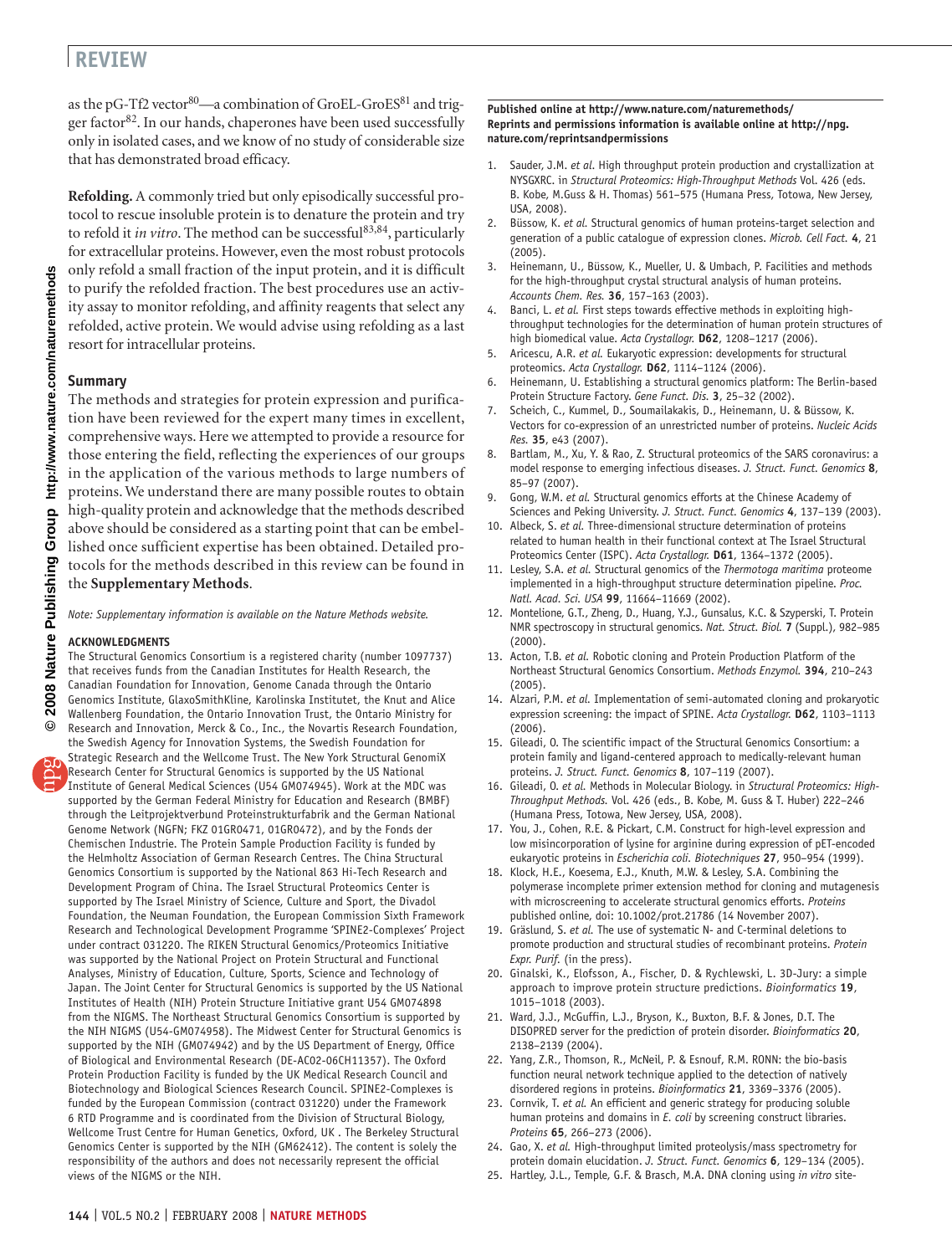

specific recombination. *Genome Res.* **10**, 1788–1795 (2000).

- 26. Aslanidis, C. & de Jong, P.J. Ligation-independent cloning of PCR products (LIC-PCR). *Nucleic Acids Res.* **18**, 6069–6074 (1990).
- 27. Landy, A. Dynamic, structural, and regulatory aspects of lambda site-specific recombination. *Annu. Rev. Biochem.* **58**, 913–949 (1989).
- 28. Guo, F., Gopaul, D.N. & Van Duyne, G.D. Asymmetric DNA bending in the *Cre-lox*P site-specific recombination synapse. *Proc. Natl. Acad. Sci. USA* **96**, 7143–7148 (1999).
- 29. Hammarström, M., Hellgren, N., van Den Berg, S., Berglund, H. & Härd, T. Rapid screening for improved solubility of small human proteins produced as fusion proteins in *Escherichia coli. Protein Sci.* **11**, 313–321 (2002).
- 30. Peti, W. & Page, R. Strategies to maximize heterologous protein expression in *Escherichia coli* with minimal cost. *Protein Expr. Purif.* **51**, 1–10 (2007).
- 31. Braun, P. & LaBaer, J. High throughput protein production for functional proteomics. *Trends Biotechnol.* **21**, 383–388 (2003).
- 32. Vincentelli, R. *et al.* Medium-scale structural genomics: strategies for protein expression and crystallization. *Accounts Chem. Res.* **36**, 165–172 (2003).
- 33. Studier, F.W., Rosenberg, A.H., Dunn, J.J. & Dubendorff, J.W. Use of T7 RNA polymerase to direct expression of cloned genes. *Methods Enzymol.* **185**, 60–89 (1990).
- Uhlén, M., Forsberg, G., Moks, T., Hartmanis, M. & Nilsson, B. Fusion proteins in biotechnology. *Curr. Opin. Biotechnol.* **3**, 363–369 (1992).
- 35. Arnau, J., Lauritzen, C., Petersen, G.E. & Pedersen, J. Current strategies for the use of affinity tags and tag removal for the purification of recombinant proteins. *Protein Expr. Purif.* **48**, 1–13 (2006).
- 36. Carrington, J.C. & Dougherty, W.G. A viral cleavage site cassette: identification of amino acid sequences required for tobacco etch virus polyprotein processing. *Proc. Natl. Acad. Sci. USA* **85**, 3391–3395 (1988).
- 37. Porath, J. Immobilized metal ion affinity chromatography. *Protein Expr. Purif.* **3**, 263–281 (1992).
- 38. Nallamsetty, S. & Waugh, D. Solubility-enhancing proteins MBP and NusA play a passive role in the folding of their fusion partners. *Protein Expr. Purif.* **45**, 175–182 (2006).
- 39. Nallamsetty, S. & Waugh, D.S. A generic protocol for the expression and purification of recombinant proteins in *Escherichia coli* using a combinatorial His<sub>6</sub>-maltose binding protein fusion tag. Nat. Protoc. 2, 383-391 (2007).
- 40. Waugh, D.S. Making the most of affinity tags. *Trends Biotechnol.* **23**, 316–320 (2005).
- 41. Carson, M., Johnson, D.H., McDonald, H., Brouillette, C. & Delucas, L.J. Histag impact on structure. *Acta Crystallogr.* **63**, 295–301 (2007).

**© 2008 Nature Pu**

 $\odot$ 

**2008 Nature Publishing** 

**Group http://ww**

Group

http://www.nature.com/naturemethods **w.nature.com/naturemethods**

- 42. Dubendorff, J.W. & Studier, F.W. Controlling basal expression in an inducible T7 expression system by blocking the target T7 promoter with *lac* repressor. *J. Mol. Biol.* **219**, 45–59 (1991).
- 43. Wycuff, D.R. & Matthews, K.S. Generation of an AraC-araBAD promoterregulated T7 expression system. *Anal. Biochem.* **277**, 67–73 (2000). 44. Shimizu, Y. *et al.* Cell-free translation reconstituted with purified components.
- *Nat. Biotechnol.* **19**, 751–755 (2001).
- 45. Guzman, L.M., Belin, D., Carson, M.J. & Beckwith, J. Tight regulation, modulation, and high-level expression by vectors containing the arabinose pBAD promoter. *J. Bacteriol.* **177**, 4121–4130 (1995).
- 46. Studier, F.W. Protein production by auto-induction in high density shaking cultures. *Protein Expr. Purif.* **41**, 207–234 (2005).
- 47. Lesley, S.A. High-throughput proteomics: protein expression and purification in the postgenomic world. *Protein Expr. Purif.* **22**, 159–164 (2001).
- 48. Tunac, J. A new high-aeration capacity shake-flask system. *J. Ferm. Bioeng.* **68**, 15–159 (1989).
- 49. Brodsky, O. & Cronin, C.N. Economical parallel protein expression screening and scale-up in *Escherichia coli. J. Struct. Funct. Genomics* **7**, 101–108 (2006).
- 50. Vera, A., Gonzalez-Montalban, N., Aris, A. & Villaverde, A. The conformational quality of insoluble recombinant proteins is enhanced at low growth temperatures. *Biotechnol. Bioeng.* **96**, 1101–1106 (2007).
- 51. Berrow, N.S. *et al.* Recombinant protein expression and solubility screening in *Escherichia coli*: a comparative study. *Acta Crystallogr.* **D62**, 1218–1226 (2006).
- 52. Page, R. *et al.* Scalable high-throughput micro-expression device for recombinant proteins. *Biotechniques* **37**, 364–370 (2004).
- 53. Bradford, M.M. A rapid and sensitive method for the quantitation of microgram quantities of protein utilizing the principle of protein-dye binding. *Anal. Biochem.* **72**, 248–254 (1976).
- 54. Bolanos-Garcia, V.M. & Davies, O.R. Structural analysis and classification of native proteins from *E. coli* commonly co-purified by immobilised metal affinity chromatography. *Biochim. Biophys. Acta* **1760**, 1304–1313 (2006).
- 55. Howell, J.M., Winstone, T.L., Coorssen, J.R. & Turner, R.J. An evaluation of in vitro protein-protein interaction techniques: assessing contaminating background proteins. *Proteomics* **6**, 2050–2069 (2006).
- 56. Bullock, A.N., Debreczeni, J., Amos, A.L., Knapp, S. & Turk, B.E. Structure and substrate specificity of the Pim-1 kinase. *J. Biol. Chem.* **280**, 41675–41682 (2005).
- 57. Alam, M., Ho, S., Vance, D.E. & Lehner, R. Heterologous expression, purification, and characterization of human triacylglycerol hydrolase. *Protein Expr. Purif.* **24**, 33–42 (2002).
- 58. Kapust, R.B. & Waugh, D.S. *Escherichia coli* maltose-binding protein is uncommonly effective at promoting the solubility of polypeptides to which it is fused. *Protein Sci.* **8**, 1668–1674 (1999).
- 59. Iakoucheva, L.M., Brown, C.J., Lawson, J.D., Obradovic, Z. & Dunker, A.K. Intrinsic disorder in cell-signaling and cancer-associated proteins. *J. Mol. Biol.* **323**, 573–584 (2002).
- 60. Frenkiel-Krispin, D. *et al.* Plant transformation by *Agrobacterium tumefaciens*: modulation of single-stranded DNA-VirE2 complex assembly by VirE1. *J. Biol. Chem.* **282**, 3458–3464 (2007).
- 61. Tolia, N.H. & Joshua-Tor, L. Strategies for protein coexpression in *Escherichia coli. Nat. Methods* **3**, 55–64 (2006).
- 62. Romier, C. *et al.* Co-expression of protein complexes in prokaryotic and eukaryotic hosts: experimental procedures, database tracking and case studies. *Acta Crystallogr.* **62**, 1232–1242 (2006).
- 63. Bullock, A.N., Debreczeni, J.E., Edwards, A.M., Sundström, M. & Knapp, S. Crystal structure of the SOCS2-elongin C-elongin B complex defines a prototypical SOCS box ubiquitin ligase. *Proc. Natl. Acad. Sci. USA* **103**, 7637–7642 (2006).
- 64. Vedadi, M. *et al.* Chemical screening methods to identify ligands that promote protein stability, protein crystallization, and structure determination. *Proc. Natl. Acad. Sci. USA* **103**, 15835–15840 (2006).
- 65. Niesen, F.H., Berglund, H. & Vedadi, M. The use of differential scanning fluorimetry to detect ligand interactions that promote protein stability. *Nat. Protoc.* **2**, 2212–2221 (2007).
- 66. Elleby, B. *et al.* High-level production and optimization of monodispersity of 11beta-hydroxysteroid dehydrogenase type 1. *Biochim. Biophys. Acta* **1700**, 199–207 (2004).
- 67. Strauss, A. *et al.* Improved expression of kinases in Baculovirus-infected insect cells upon addition of specific kinase inhibitors to the culture helpful for structural studies. *Protein Expr. Purif.* **56**, 167–176 (2007).
- 68. Smith, G.E., Summers, M.D. & Fraser, M.J. Production of human beta interferon in insect cells infected with a baculovirus expression vector. *Mol. Cell. Biol.* **3**, 2156–2165 (1983).
- 69. Boettner, M., Prinz, B., Holz, C., Stahl, U. & Lang, C. High-throughput screening for expression of heterologous proteins in the yeast *Pichia pastoris. J. Biotechnol.* **99**, 51–62 (2002).
- 70. Holz, C., Hesse, O., Bolotina, N., Stahl, U. & Lang, C. A micro-scale process for high-throughput expression of cDNAs in the yeast *Saccharomyces cerevisiae. Protein Expr. Purif.* **25**, 372–378 (2002).
- 71. Aricescu, A.R., Lu, W. & Jones, E.Y. A time- and cost-efficient system for highlevel protein production in mammalian cells. *Acta Crystallogr.* **D62**, 1243–1250 (2006).
- 72. Yokoyama, S. Protein expression systems for structural genomics and proteomics. *Curr. Opin. Chem. Biol.* **7**, 39–43 (2003).
- 73. Kigawa, T. *et al.* Preparation of *Escherichia coli* cell extract for highly productive cell-free protein expression. *J. Struct. Funct. Genomics* **5**, 63–68 (2004).
- 74. Matsuda, T. *et al.* Cell-free synthesis of zinc-binding proteins. *J. Struct. Funct. Genomics* **7**, 93–100 (2006).
- 75. Endo, Y. & Sawasaki, T. Cell-free expression systems for eukaryotic protein production. *Curr. Opin. Biotechnol.* **17**, 373–380 (2006).
- 76. Mikami, S., Masutani, M., Sonenberg, N., Yokoyama, S. & Imataka, H. An efficient mammalian cell-free translation system supplemented with translation factors. *Protein Expr. Purif.* **46**, 348–357 (2006).
- 77. Yokoyama, S., Terwilliger, T.C., Kuramitsu, S., Moras, D. & Sussman, J.L. RIKEN aids international structural genomics efforts. *Nature* **445**, 21 (2007).
- 78. Murayama, K. *et al.* Crystal structure of the rac activator, Asef, reveals its autoinhibitory mechanism. *J. Biol. Chem.* **282**, 4238–4242 (2007).
- 79. Miyazono, K. *et al.* Novel protein fold discovered in the PabI family of restriction enzymes. *Nucleic Acids Res.* **35**, 1908–1918 (2007).
- 80. Nishihara, K., Kanemori, M., Yanagi, H. & Yura, T. Overexpression of trigger factor prevents aggregation of recombinant proteins in *Escherichia coli. Appl. Environ. Microbiol.* **66**, 884–889 (2000).
- 81. Wynn, R.M., Song, J.L. & Chuang, D.T. GroEL/GroES promote dissociation/reassociation cycles of a heterodimeric intermediate during alpha(2)beta(2) protein assembly. Iterative annealing at the quaternary structure level. *J. Biol. Chem.* **275**, 2786–2794 (2000).
- 82. Kaiser, C.M. *et al.* Real-time observation of trigger factor function on translating ribosomes. *Nature* **444**, 455–460 (2006).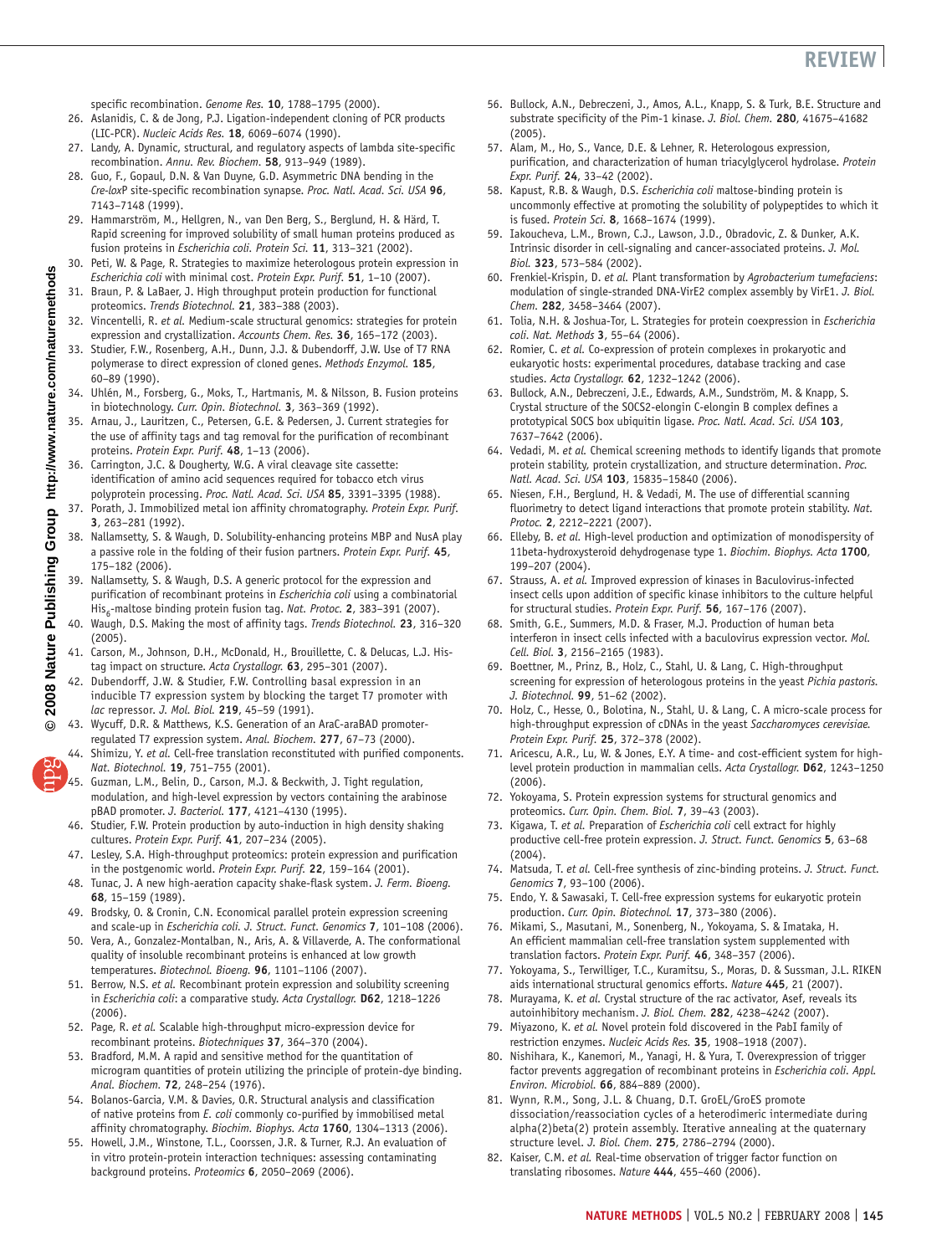- 83. Willis, M.S. *et al.* Investigation of protein refolding using a fractional factorial screen: a study of reagent effects and interactions. *Protein Sci.* **14**, 1818–1826 (2005).
- 84. Vincentelli, R. *et al.* High-throughput automated refolding screening of inclusion bodies. *Protein Sci.* **13**, 2782–2792 (2004).
- 85. Kim, S.H. *et al.* Structural genomics of minimal organisms and protein fold space. *J. Struct. Funct. Genomics* **6**, 63–70 (2005).
- 86. Lesley, S.A. & Wilson, I.A. Protein production and crystallization at the joint center for structural genomics. *J. Struct. Funct. Genomics* **6**, 71–79 (2005).
- 87. Kreusch, A. & Lesley, S.A. High throughput cloning, expression and

purification technologies. in *Genomics, Proteomics, and Vaccines* (ed., G. Grandi) 171–184 (Wiley Press, Chichester, UK, 2004).

- 88. McMullan, D. *et al.* High-throughput protein production for X-ray crystallography and use of size exclusion chromatography to validate or refute computational biological unit predictions. *J. Struct. Funct. Genomics* **6**, 135–141 (2005).
- 89. Stols, L., Millard, C.S., Dementieva, I. & Donnelly, M.I. Production of selenomethionine-labeled proteins in two-liter plastic bottles for structure determination. *J. Struct. Funct. Genomics* **5**, 95–102 (2004).
- 90. Geerlof, A. *et al.* The impact of protein characterization in structural proteomics. *Acta Crystallogr.* **D62**, 1125–1136 (2006).

Susanne Gräslund<sup>1</sup>, Pär Nordlund<sup>1</sup>, Johan Weigelt<sup>1</sup>, B Martin Hallberg<sup>1,24</sup>, James Bray<sup>2</sup>, Opher Gileadi<sup>2</sup>, Stefan Knapp<sup>2</sup>, Udo Oppermann<sup>2</sup>, Cheryl Arrowsmith<sup>3</sup>, Raymond Hui<sup>3</sup>, Jinrong Ming<sup>3</sup>, Sirano dhe-Paganon<sup>3</sup>, Hee-won Park<sup>3</sup>, Alexei Savchenko<sup>3</sup>, Adelinda Yee<sup>3</sup>, Aled Edwards<sup>3</sup>, Renaud Vincentelli<sup>4</sup>, Christian Cambillau<sup>4</sup>, Rosalind Kim<sup>5</sup>, **Sung-Hou Kim5, Zihe Rao6, Yunyu Shi7, Thomas C Terwilliger8, Chang-Yub Kim8, Li-Wei Hung8, Geoffrey S Waldo8, Yoav Peleg9, Shira Albeck9, Tamar Unger9, Orly Dym9,**  Jaime Prilusky<sup>9</sup>, Joel L Sussman<sup>9</sup>, Ray C Stevens<sup>10</sup>, Scott A Lesley<sup>10,11</sup>, Ian A Wilson<sup>10,11</sup>, Andrzej Joachimiak<sup>12</sup>, Frank Collart<sup>12</sup>, Irina Dementieva<sup>12</sup>, Mark I Donnelly<sup>12</sup> **William H Eschenfeldt12, Youngchang Kim12, Lucy Stols12, Ruying Wu12, Min Zhou12, Stephen K Burley13, J Spencer Emtage13, J Michael Sauder13, Devon Thompson13,**  Kevin Bain<sup>13</sup>, John Luz<sup>13</sup>, Tarun Gheyi<sup>13</sup>, Fred Zhang<sup>13</sup>, Shane Atwell<sup>13</sup>, Steven C Almo<sup>14</sup>, Jeffrey B Bonanno<sup>14</sup>, Andras Fiser<sup>14</sup>, Sivasubramanian Swaminathan<sup>15</sup>, F William **Studier15, Mark R Chance16, Andrej Sali17, Thomas B Acton18, Rong Xiao18, Li Zhao18, Li Chung Ma18, John F Hunt19, Liang Tong19, Kellie Cunningham18, Masayori Inouye18,**  Stephen Anderson<sup>18</sup>, Heleema Janjua<sup>18</sup>, Ritu Shastry<sup>18</sup>, Chi Kent Ho<sup>18</sup>, Dongyan Wang<sup>18</sup>, Huang Wang<sup>18</sup>, Mei Jiang<sup>18</sup>, Gaetano T Montelione<sup>18</sup>, David I Stuart<sup>20,23</sup>, Raymond J **Owens20,23, Susan Daenke20,23, Anja Schütz21, Udo Heinemann21, Shigeyuki Yokoyama22, Konrad Büssow21,24, Kristin C Gunsalus18,24**

The authors are: